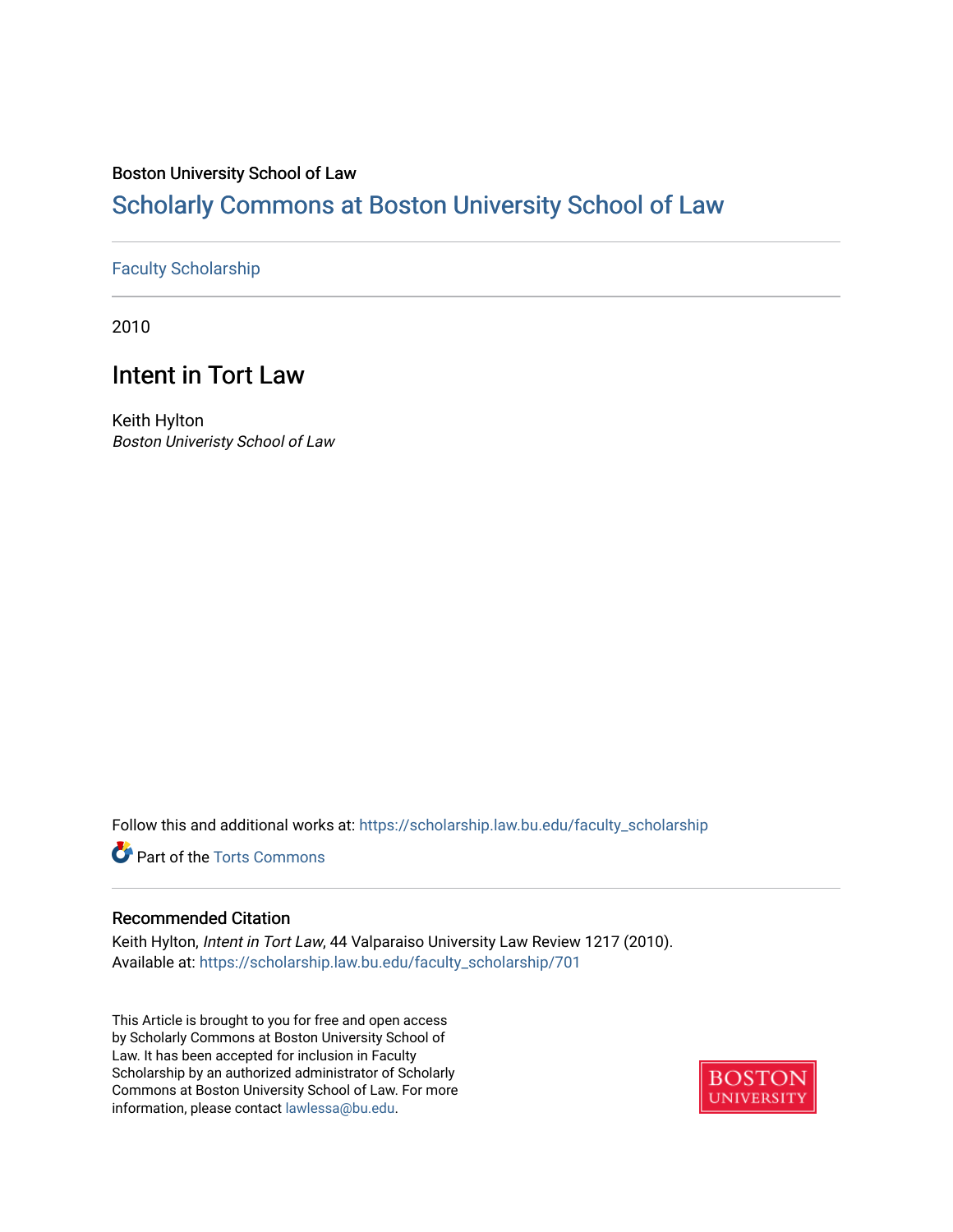# **INTENT IN TORT LAW**

Keith N. Hylton<sup>\*</sup>

*Abstract*: This paper, prepared for the 2009 Monsanto Lecture in Tort Jurisprudence, explains intent standards in tort law on the basis of the incentive effects of tort liability rules. Intent rules serve a regulatory function by internalizing costs optimally. The intent standard for battery internalizes costs in a manner that discourages socially harmful acts and at the same time avoids discouraging socially beneficial activity. The intent standard for assault is more difficult to satisfy than that for battery because it is designed to provide a subsidy of a sort to the speech that is often intermixed with potentially threatening conduct. In addition to the optimal internalization goal, transaction costs play a role in the specification of intent requirements. The subtle difference between the intent requirements for trespass and battery can be explained on the basis of transaction costs.

<sup>\*</sup> Honorable Paul J. Liacos Professor of Law, Boston University, **knhylton@bu.edu**. This paper was prepared for the 2009 Monsanto Lecture, Valparaiso University, April 23, 2009. I thank Ken Simons for detailed comments on an early draft.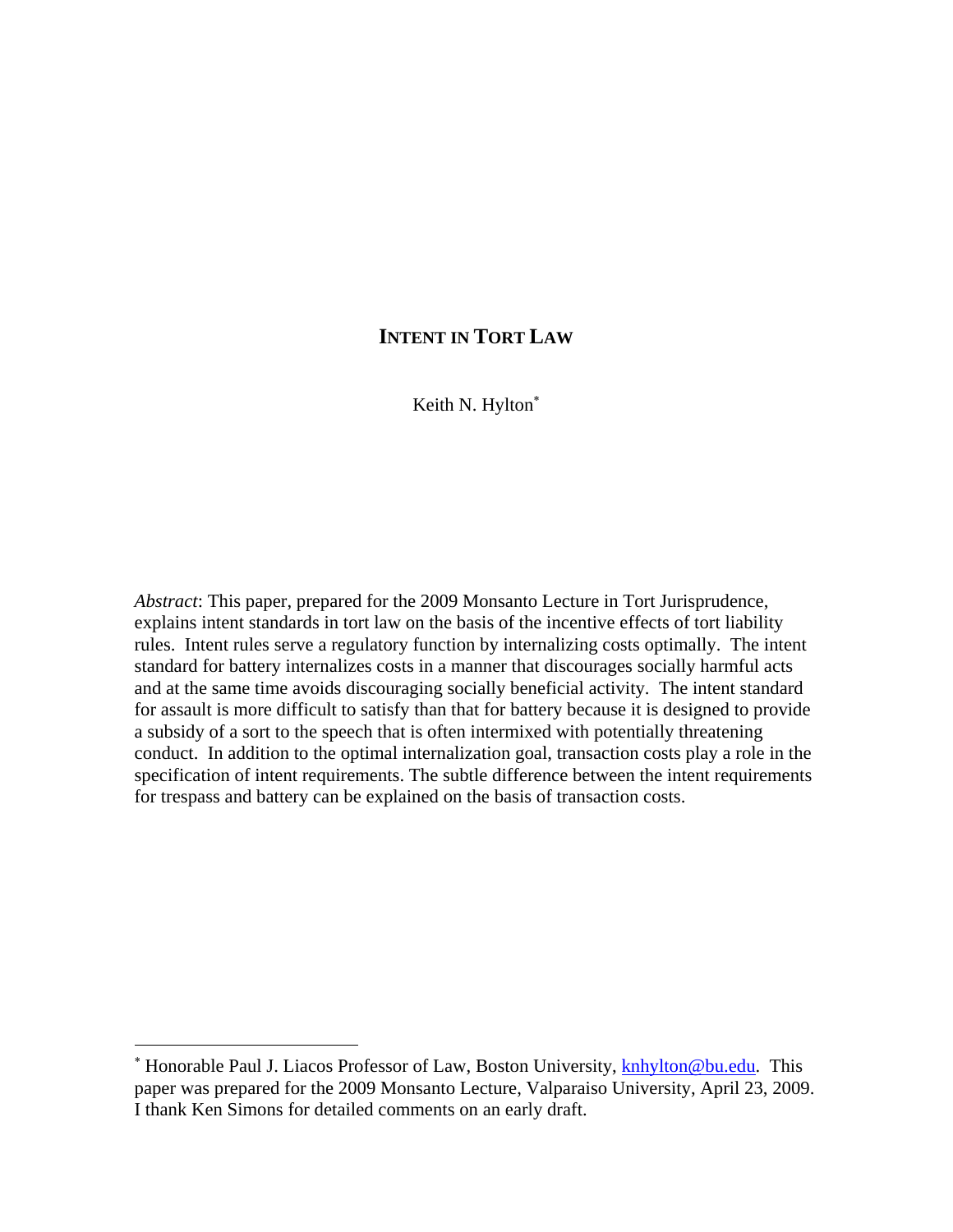#### 1. Introduction

i

#### Prosser's *Handbook of the Law of Torts* says that intention in tort law

is not necessarily a hostile intent, or a desire to do any harm. Rather it is an intent to bring about a result which will invade the interests of another in a way that the law will not sanction.<sup>1</sup>

The problem with this description is that it is circular, at least if we view the statement as an attempt to set out in general terms the type of intent that must be established to hold a defendant liable in tort. How do we know that someone has the intent necessary to find his conduct unlawful? According to Prosser, we see if the actor intended to bring about an unlawful invasion; where the definition of such an invasion depends on the actor's intent.

In this article I will try to avoid the circularity problem in defining intent. I will argue that intent standards in tort law are objective and serve important regulatory functions. The intent standards can be explained on the basis of the incentive effects of tort liability rules.<sup>2</sup> Intent standards are easier to understand if we work backwards from an understanding of the desired impact of the rules to the language of the rules themselves.

 The core of my argument is that intent rules work primarily as pricing mechanisms that internalize costs optimally, in the sense that they induce potential tortfeasors to choose the option that is least costly to society. The intent standard for battery discourages socially undesirable acts and at the same time avoids discouraging socially beneficial activity. The intent standard for assault is more difficult to satisfy than that for battery, and because of this it encourages (or avoids discouraging) the speech that is often intermixed with potentially threatening conduct. The intent standards for cases of economic predation (inducement of breach of contract, unfair competition) reflect the same

<sup>&</sup>lt;sup>1</sup> William L. Prosser, Handbook of the Law of Torts 31 (St. Paul: West Publishing Co.,  $4<sup>th</sup>$ ed. 1971).

 $2$  This paper's focus on incentives and regulatory function can be contrasted with noneconomic theories of intention in tort law, see Peter Cane, Mens Rea in Tort Law, 20, Oxford J. Leg. Stud. 533-556 (2000); Kenneth W. Simons, Rethinking Mental States, 72 B. U. L. Rev. 463 (1992); John Finnis, Intention in Tort Law, in David G. Owen, ed., Philosophical Foundations of Tort Law (Oxford University Press, 1995), 229-246.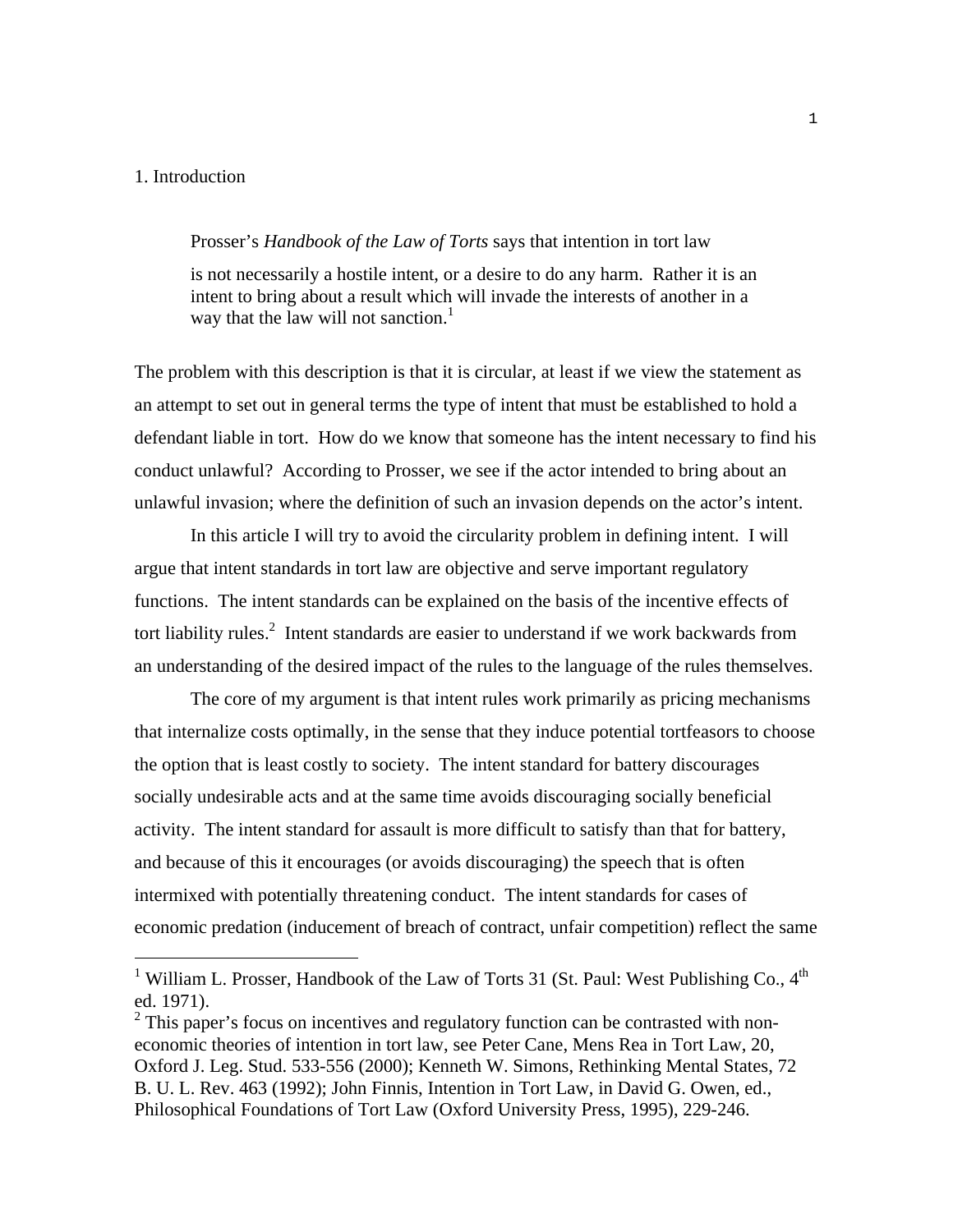effort to discourage socially harmful acts without deterring desirable activity. In addition to the optimal internalization goal, transaction costs play a role in the specification of intent requirements. The subtle difference between the intent requirements for trespass and battery can be explained on the basis of transaction costs.

 As a preliminary matter, I should note that internalization for its own sake is not a desirable goal for the law.<sup>3</sup> Internalization is desirable because it discourages socially harmful conduct, or in other words contributes to the ideal level of deterrence.<sup>4</sup> My argument would mean the same if one were to substitute "optimal deterrence" or "optimal regulation" in place of "optimal internalization" wherever the words occur below. I focus on the word internalization because that is the easiest way to think about the immediate effects of intent rules.

#### 2. Intentional Torts: Review of the Literature

Theories of intent in tort law are either subjectivist or objectivist. The subjectivist

<sup>&</sup>lt;sup>3</sup> I especially want to distinguish the approach taken here from one version of the corrective justice approach, that of Jules Coleman. Coleman's view of corrective justice is that it requires nothing more than the annulment of unjust gains and losses. See Jules L Coleman, Tort Law and the Demands of Corrective Justice*,* 67 Indiana L. J. 349, 357 (1992). While it might be unfair to describe this approach as internalization for its own sake, it lacks a functional basis for the internalization goal. The basis for internalization in Coleman's theory is the Aristotelian premise that unjust impositions should be cancelled. Since only unjust impositions are to be cancelled (not all impositions) it follows that the core problem in Coleman's theory is determining the meaning of justice. <sup>4</sup> The ideal or optimal level of deterrence is assumed to be determined by the familiar Hand Formula (or Learned Hand analysis), evaluated with complete accuracy. Under the Hand Formula, forbearance on the part of the injurer is socially desirable whenever the burden of forbearance is less than the loss that would otherwise be imposed on victims, see United States v. Carroll Towing Co., 159 F.2d 169, 173 (2d Cir. 1947). I will assume below that intentional torts do not confer a long run evolutionary benefit, as they may have in the distant past. See Konrad Lorenz, On Aggression (1963). If intentional torts conferred a long run evolutionary benefit, then punishment would appear to be less desirable.

However, whatever long run benefits were secured through the aggressive instinct, those benefits have probably tapered off quite substantially by now. Treating the external evolutionary benefits of aggression as essentially zero probably would not be a serious error.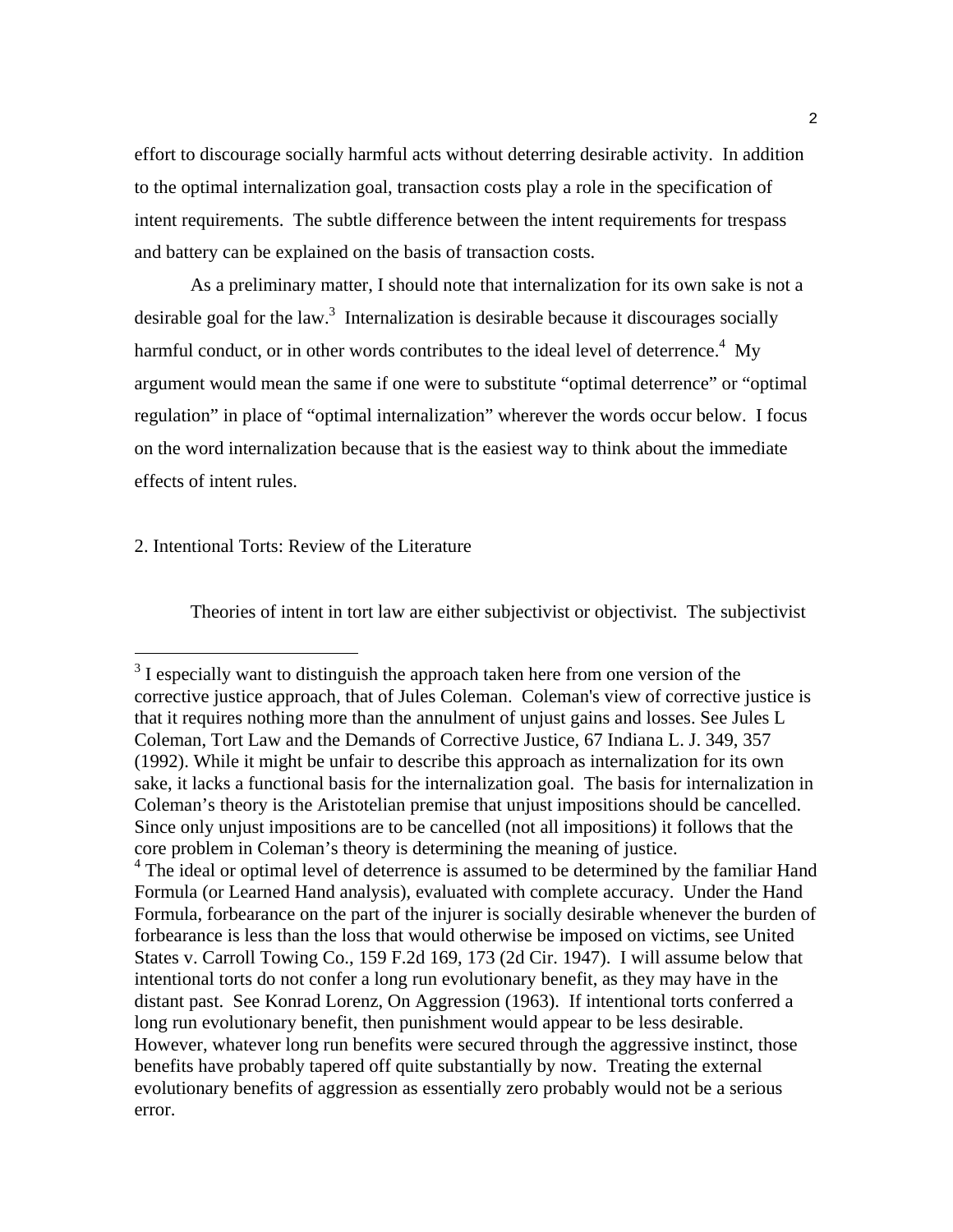approaches, which have been explored more seriously in the criminal law than in the torts literature,<sup>5</sup> appear to be grounded ultimately in Kantian theory. Under the subjectivist approach to intentional torts, the law aims to punish tortfeasors for intentionally or at least knowingly violating norms that are implicit in the law. Those norms, in turn, reflect the view that it is morally objectionable if an actor uses others as a means to his own ends, or fails to respect their autonomy.<sup>6</sup> It follows that the actor's true mental state is important in determining the appropriateness of liability.

The objectivist approach, in contrast, views mental state as having a weak relevance at best to the appropriateness of punishment. Legal standards are external to or exogenous with respect to the actor's mental state. The characterization of an actor's mental state plays a role, if necessary, in designing an optimal regulatory system, but there is certainly no requirement under the objective approach to identify the true mental state of the actor as a primitive input in the process of determining liability.

The objectivist literature in tort law begins with Holmes's treatment of the legal standards governing intent in the first three chapters of *The Common Law*. 7 The first chapter, on criminal law, examines intent standards for crimes. Holmes argues that intent is reducible to knowledge of facts that would allow the average person to foresee the harm his actions will inflict on another. Thus, a criminal defendant could be found to have had

<sup>&</sup>lt;sup>5</sup> See, e.g., R.A. Duff, Intention, Agency & Criminal Liability: Philosophy of Action and the Criminal Law (1990); Michael S. Moore, Act and Crime: The Philosophy of Action and its Implications for Criminal Law (1993).

<sup>&</sup>lt;sup>6</sup> Richard Epstein, in his early period as a corrective justice proponent, argued that tort liability is presumptively strict because most torts involve an invasion (i.e., without consent) of autonomy. See Richard A. Epstein, Intentional Harms, 4 J. Legal Studies 391 (1975). Charles Fried, a corrective justice proponent, took the view that liability should be presumptively based on negligence, because an effort to use others for your purposes inevitably necessitated an unfair extraction from a hypothetical aggregate social risk budget; see Charles Fried, An Anatomy of Values: Problems of Personal and Social Choice 137 (1970). Ernest Weinrib's corrective justice theory is centered, like Fried's, on the existence of an implicit social contract, see Ernest J. Weinrib, Toward a Moral Theory of Negligence Law, in Justice, Rights, and Tort Law 123 (Michel D. Bayles & Bruce Chapman eds., 1983); Ernest J. Weinrib, Understanding Tort Law, 23 Val. U. L. Rev. 485 (1989). However, while Fried's theory draws heavily on Rawls, Weinrib is more faithful to Kantian theory.

<sup>7</sup> Oliver Wendell Holmes, The Common Law (1881).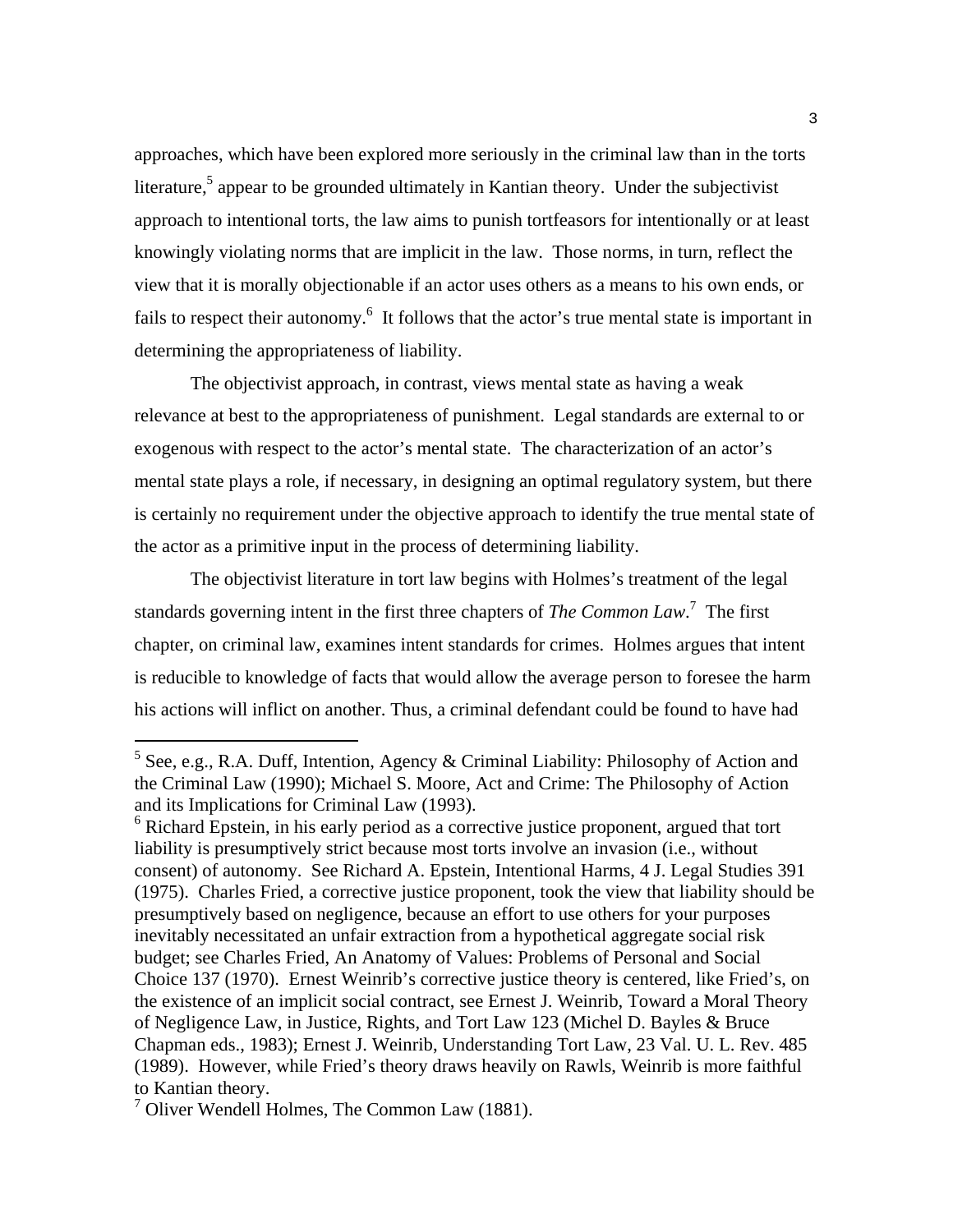intent to murder even though he did not really intend to kill. For example, if an individual leaves an infant out in the cold alone without food, he could be deemed to have acted with intent to murder even though he may have sincerely hoped that someone would find and care for the infant.

In addition to the objectivist *definition* of intent, which reduces it to knowledge of certain facts, the intent standard *functions* according to Holmes as an index of the probability of harm, in the sense that it allows courts to convict actors for otherwise innocent acts on the theory that those acts were likely to lead to immediate serious injury. For example, an actor can be convicted for attempted murder when the facts indicate an intent to follow through to the point of committing murder.

Holmes's second and third chapters, both on torts, continue with the argument that intent can be reduced to knowledge of facts that would allow the ordinary person to foresee the harm his actions could cause. The intent standard necessary to trigger liability for trespass is especially low, or even trivial, Holmes suggests, because all that is necessary for liability is an act that interferes with someone else's property rights. And to refer to something as an act implies that it is done with intent. One does not ordinarily refer to the involuntary contraction of muscles observed in a seizure as an act.

 One important position from Holmes that I will adopt is that intent standards are objective, in the sense that they do not depend on what was actually in the mind of the defendant when he acted. It is clear in the case of trespass that one can be found liable for it even though there was no intent to trespass. The double-effect problem is a concern to subjectivist scholars, but has not had any impact on the law of intentional torts. $8\text{ }$ The standard for assault requires intent to harm or to put someone in fear of immediate harm. This can also be satisfied by an actor who did not really intend to harm or to frighten

<sup>&</sup>lt;sup>8</sup> See, e.g., James A. Henderson, Jr. and Aaron D. Twerski, Intent and Recklessness in Tort: The Practical Craft of Restating Law, 54 Vanderbilt L. Rev. 1133, 1140 (2001). The double-effect problem arises when someone takes an action that may harm the victim but also may produce another effect, such as the brush-back pitch in baseball. The pitcher may not want to harm the batter at all, but is aware that the batter might be injured as a result of this effort to prevent the batter from encroaching on the strike zone. On the double-effect doctrine in criminal law, and some more general problems in intent theory, see Kimberly Ferzan, Beyond Intention, 29 Cardozo Law Review 1147 (2008).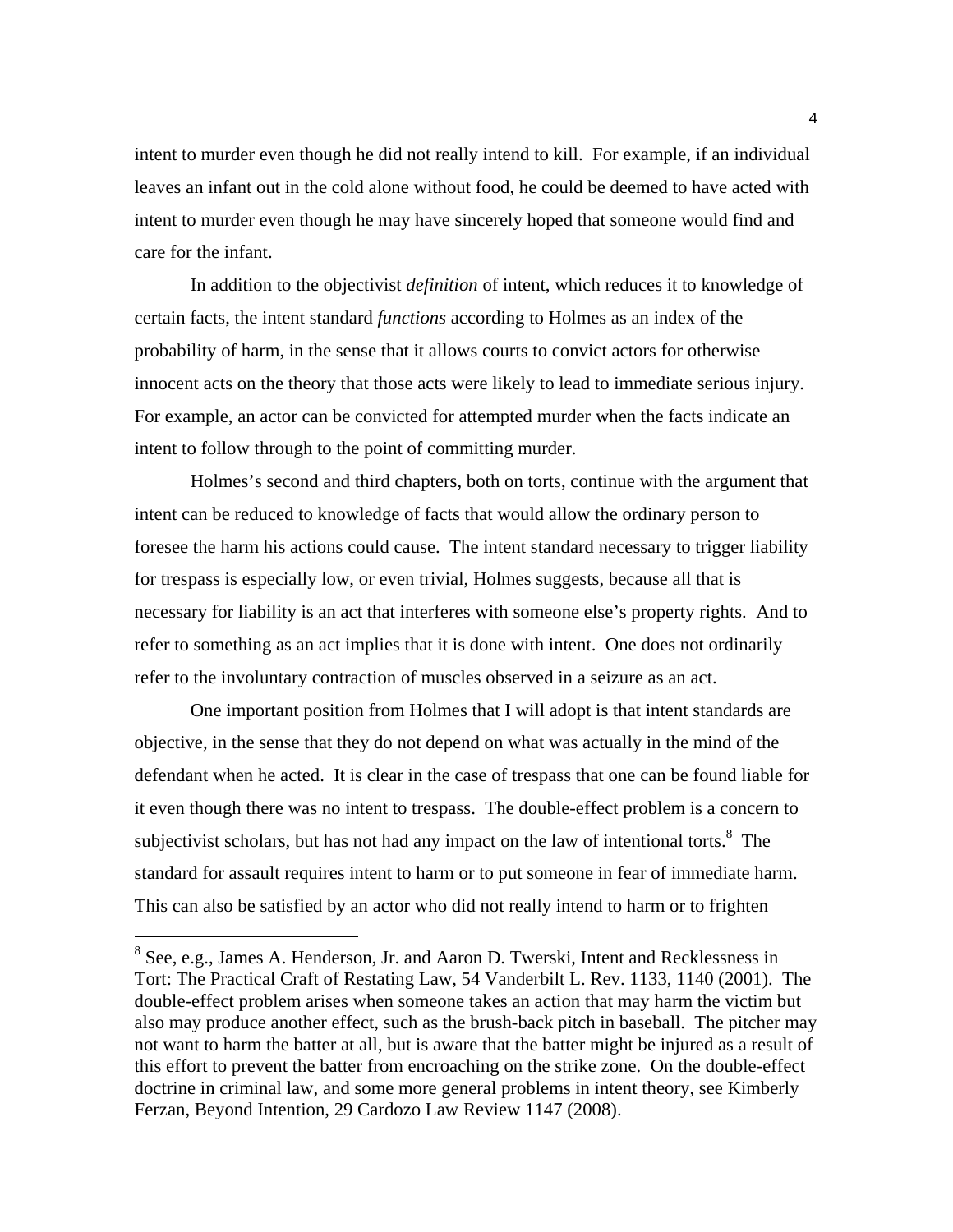anyone. For example, if *A* points an unloaded gun at *B*, he could be held liable for assault even though he sincerely, though erroneously, believed that *B* knew that the gun was unloaded.

 After Holmes, utilitarian analysis of intent standards would not appear in the literature again until Posner's article on wounding to protect property and Epstein's article on intentional harms.<sup>9</sup> Posner's article provided a cost-benefit (efficiency) justification for the law governing privileges to use deadly force to protect property. Epstein's article, in part a reaction to Posner, rejects any attempt to use cost-benefit analysis to understand the law on intentional torts. Though Epstein's approach, grounded in Kantian theory, is quite different from that taken here, his discussion is one of the first efforts to provide a rationale for the variation in intent standards observed in tort law. Under Epstein's analysis, a prima facie case for strict liability is established by the defendant's unauthorized or nonconsensual touching of the plaintiff.

Posner returned to the intent question in an article with William Landes in 1981.<sup>10</sup> They used the Hand Formula's comparison of the burden of precaution with avoided harms to explain why tort law imposes strict liability for intentional torts. Under the Hand Formula, a failure to adopt a specific precaution is unreasonable if the burden of the precaution is less than the harms that would have been avoided by its adoption. According to Landes and Posner, the burden of avoiding the harm is especially small in the case of intentional torts – in fact, negative, since the tortfeasor saves on effort by doing nothing rather than attempting to kill his neighbor. Since the burden of precaution is extremely low (negative) and the likelihood of harm substantial, they argued that it follows that strict liability should apply as a general rule to intentional torts.

 An important potential flaw in Landes and Posner's reasoning was later exposed by Dorsey Ellis.<sup>11</sup> When you choose not to take your neighbor's property, Ellis suggested, the

<sup>&</sup>lt;sup>9</sup> Richard A. Posner, Killing or Wounding to Protect a Property Interest, 14 Journal of Law & Economics 201 (1971); Richard A. Epstein, Intentional Harms, 4 Journal of Legal Studies 391 (1975).

<sup>&</sup>lt;sup>10</sup> William M. Landes & Richard A. Posner, An Economic Theory of Intentional Torts, 1 International Review of Law and Economics 127-154 (1981).

 $11$  An Economic Theory of Intentional Torts: A Comment, 3 International Review of Law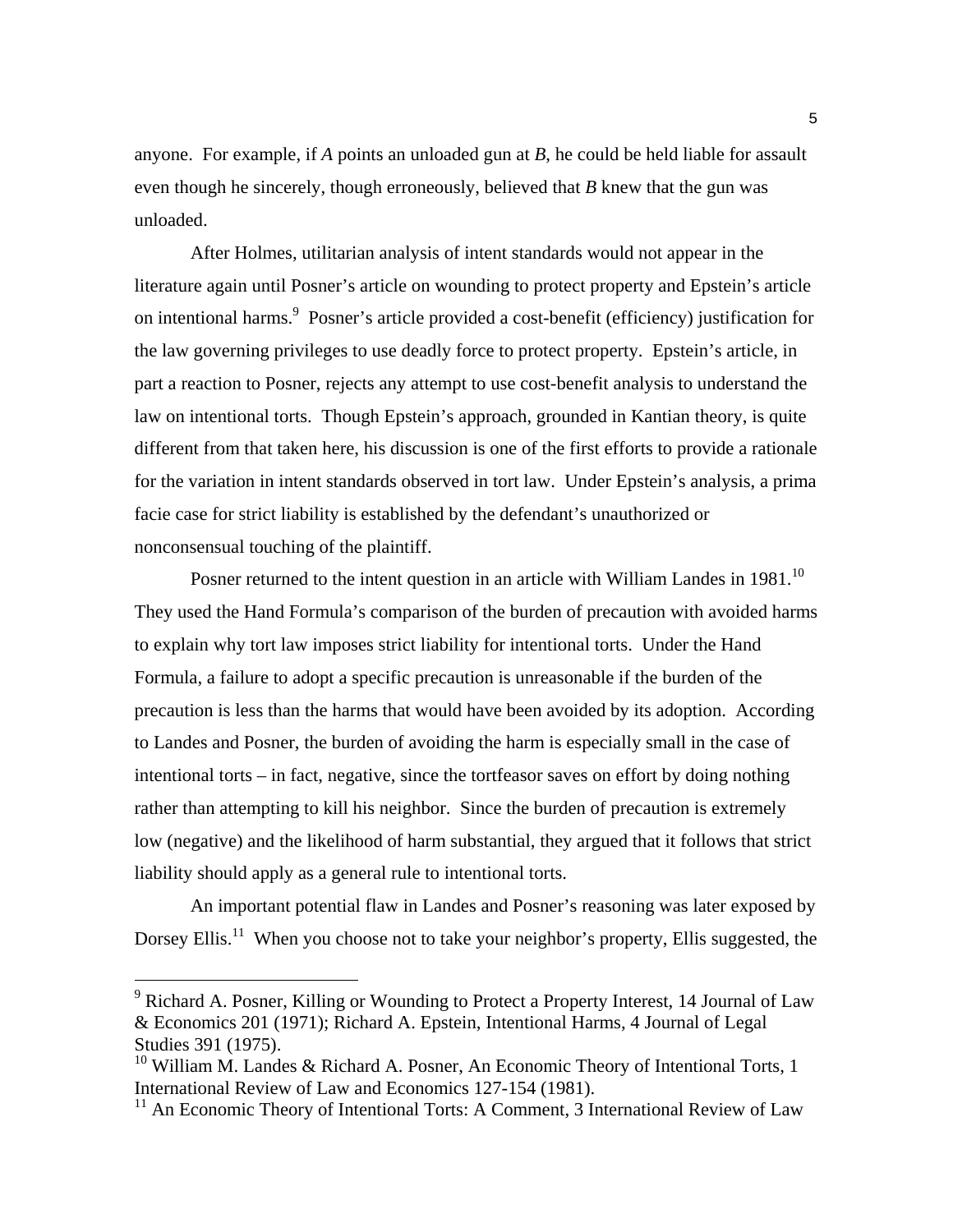burden of precaution (forbearance) is not negative. The burden of precaution is the disutility you experience by forgoing the taking. If you had expected to enjoy great benefits as a result of expropriating your neighbor's property then the burden of precaution is positive after all. And if you expected unusually great benefits from the expropriation, say because his property is much more valuable in your hands than in his, then the burden of precaution may exceed the avoided losses. Hence it does not follow immediately from the Hand Formula, according to Dorsey, that all intentional torts are instances of inefficient conduct.

 Landes and Posner returned to the intentional torts question in their book *The Economic Structure of Tort Law*.<sup>12</sup> Rather than refer to the burden of precaution, they say that liability for an intentional tort is implied by two factors: the likelihood of harm, and the burden of avoiding it. Intent is inferred, according to Landes and Posner, when the probability of harm is very high or when the cost of avoiding the harm, for a given probability of occurring, is extremely low. One clear case of intent is where the actor punches the victim in the nose; the probability of harm is high, and given that the actor must have been aware of it, we should infer intent. The other case of intent involves a low probability of harm but also a very low cost of avoidance; for example, someone stands over a highway dropping bricks down toward the pavement. If the traffic is sparse, his actual probability of hitting a car may be low. On the other hand, since it was easy to avoid any harm to a driver in this setting, the actor should be said to have intended the harm if it occurs even though the probability was low.

 Landes and Posner's second description of their rationale for the intent standard, as a basis for strict liability, avoids Dorsey's criticism and remains consistent with the Hand Formula as it has been applied by courts.<sup>13</sup> However, as a theory of strict liability for intentional torts, it remains incomplete. If a man suffering from starvation steals bread from his neighbor after the neighbor refuses to give it to him, he is still guilty of a trespass

and Economics 45-57 (1983).

<sup>&</sup>lt;sup>12</sup> William M. Landes and Richard A. Posner, The Economic Structure of Tort Law (1987).  $13$  This is not the same as the perfectly accurate evaluation referred to in note 4, because it makes no attempt to take individual idiosyncratic features into account. In other words, the Hand analysis is not quite the same thing as an unalloyed efficiency test.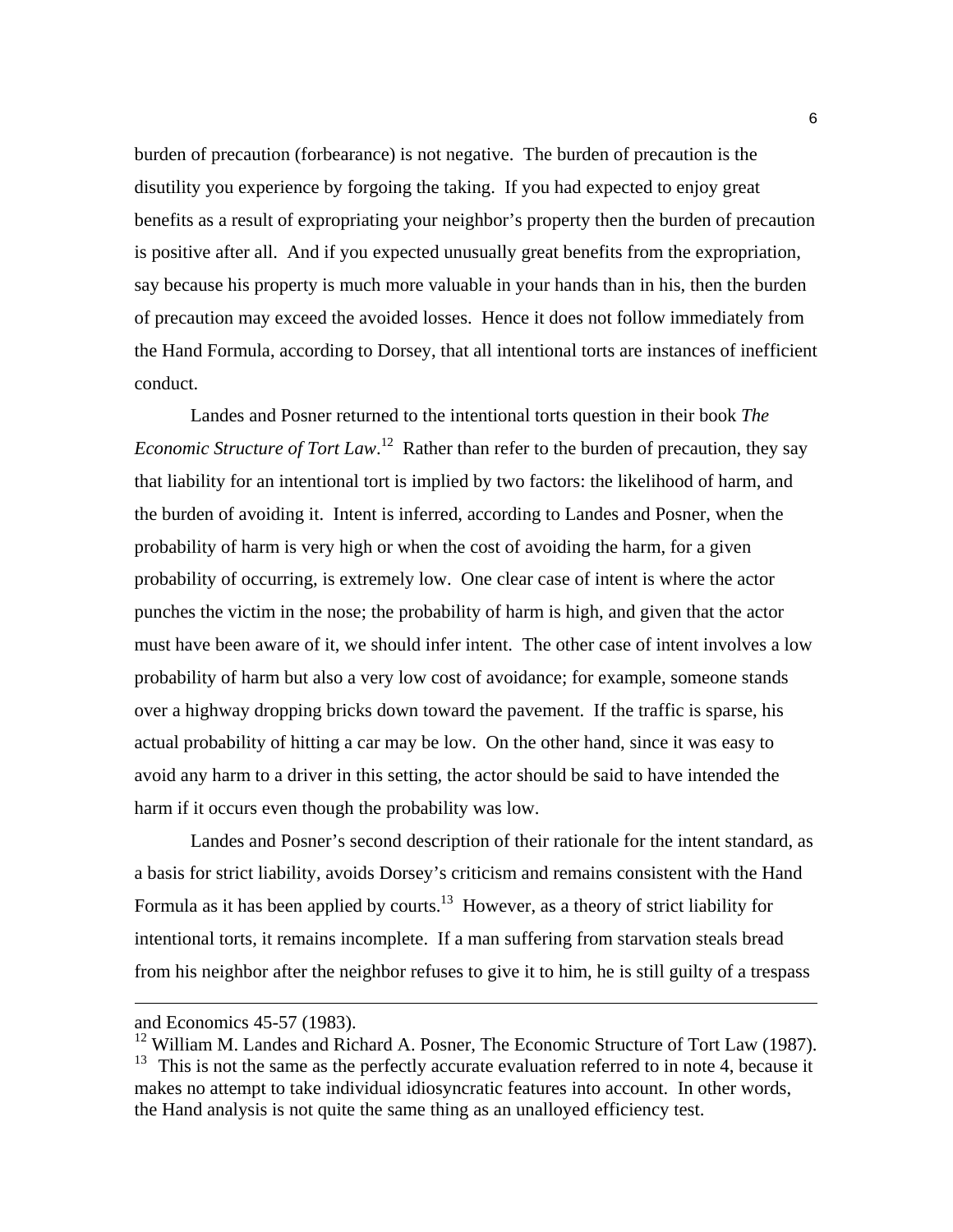even though the burden of avoiding the intentional tort is very high.<sup>14</sup> Moreover, unlike Holmes, and unlike Epstein, Landes and Posner have made no effort to justify the different intent standards observed in tort law. Their treatment of intentional torts makes no distinctions between the intent necessary to trigger liability under trespass, battery, and assault.

 Landes and Posner's approach might be seen as consistent with Holmes's, since Holmes claimed that intent could almost always be reduced to knowledge of facts. But the facts necessary to trigger liability differ among the various types of intentional tort. For example, to be liable for trespass, one need only know that he is walking on land – there is no need for the plaintiff to prove that the defendant knew that he was on someone else's land. Assault, on the other hand, requires the defendant to know more facts to be liable. The defendant must know facts that would allow the ordinary person, if carrying out the same acts, to infer that his conduct would harm someone or put someone in immediate fear of harm.

 Intent requirements vary in substance as well as form across intentional tort categories. I will attempt to explain the variations in those requirements, starting with the minimal intent standard for trespass, and the close, though somewhat higher standard for battery. I will then explain the standards for assault and other torts involving intent to harm. However, before launching into these explanations, I will describe the levels of intent implied by the cases.

### 3. Levels of Intent

i

There are essentially four levels of intent in tort law. They can be arranged along a spectrum from involuntary conduct to acts carried out with the sole purpose of harming someone.

 $14$  The theft-of-bread example cannot be treated, in an effort to rescue the Landes-Posner theory, as a case of high subjective disutility, where the objective social cost of avoidance is low (or negative). In any moderately responsible accounting of objective costs, the cost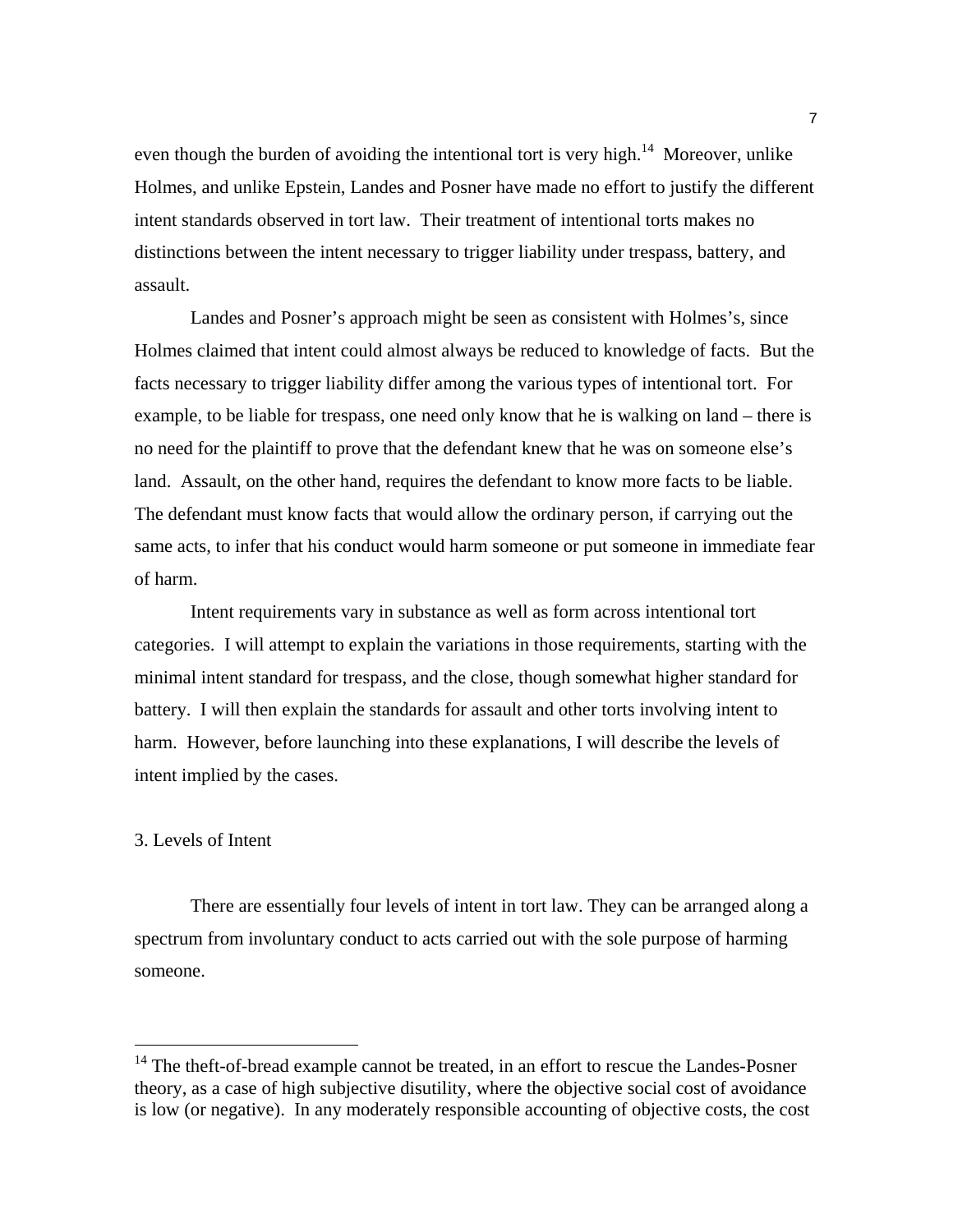#### 3.1. Involuntary

The involuntary conduct category consists of acts that are not planned or controlled by the actor or injurer. For example, a sudden seizure causes the injurer to punch the victim in the nose. Or, the injurer is riding on a horse, the horse throws him, and he flies into the air and lands on the victim, or lands on the victim's property. In these examples, the injury is not the result of some planned, intended, or controlled act.<sup>15</sup> It is the result of a force, internal or external, which the injurer could not control.

#### 3.2. Primary Volitional

Primary volitional conduct involves acts that are controlled by the actor, but in which the actor is not aware of or cannot foresee the immediate physical consequences of his action.<sup>16</sup>

How could this happen? Consider the battery context first. One example is where the actor suffers from some form of insanity that makes him unaware of his immediate surroundings.<sup>17</sup> Suppose, for example, he grabs the arm of a bystander, thinking he is actually in the process of opening a door. In this case, the actor is aware of his own physical movements; he is aware and intends to be in the process of grabbing something

of death from starvation would be incorporated.

<sup>&</sup>lt;sup>15</sup> See, e.g., Smith v. Stone, 82 Eng. Rep. 533 (K.B. 1647)(defendant carried onto plaintiff's property by others); Cordas v. Peerless Transportation Co., 27 N.Y.S.2d 198 (N.Y. city Ct. 1941)(defendant jumped out of cab to avoid armed robber, cab ran into plaintiff); Lobert v. Pack, 337 Pa. 103, 9 A. 2d 365 (1939)(defendant, asleep in back seat of car, kicked seat causing plaintiff to crash); see generally, Mark F. Grady, Cases and Materials on Torts 97-103 (1994).

<sup>&</sup>lt;sup>16</sup> "Immediate physical consequences" should be distinguished from "incapacity to realize the probable consequences" used by Francis H. Bohlen in Liability in Tort of Infants and Insane Persons, 23 Mich. L. Rev. 9 (1924). The "incapacity to realize probable consequences" description could apply to someone who understands the immediate physical consequences (physical contact) but not the likely result (injury).

 $17$  Fitzgerald v. Lawhorn, 29 Conn. Supp. 511, 294 A.2d 338 (1972) (defendant shoots plaintiff while suffering from insane delusion that the plaintiff was not a person and that plaintiff was assaulting him).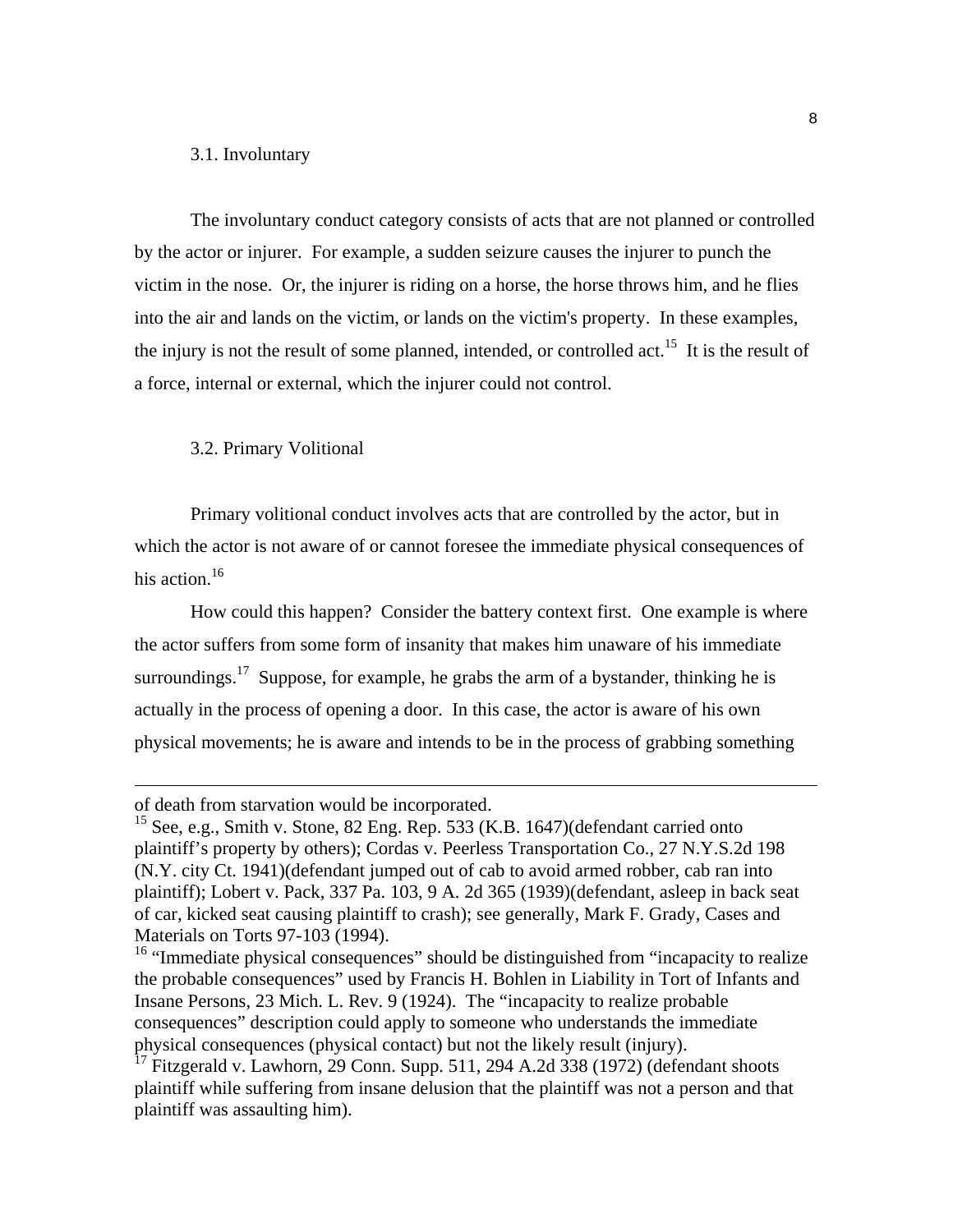and moving it. However, he is unable to determine accurately the object that is being affected by his action.

Another example is that of a child too immature to know the immediate consequences of certain physical conditions.<sup>18</sup> For example, the child is unaware of the laws of gravity, so does not know that he will fall from a table as he runs off the side of it. Or suppose the child pulls the chair away as a person is about to sit, but the child is too immature to foresee the immediate consequence that the victim will fall to the ground.

Yet another example is the case of someone who yawns, stretching his hands out, unaware that his fist will hit a passerby. If the actor is not aware of anyone near him,<sup>19</sup> then this falls within the primary volitional category as defined. If the actor is aware that others are nearby and may be hit by his fist, then this is clearly a case of foreseeable harm and outside of the primary volitional category.

In the trespass setting, primary volitional conduct involves a crossing of the boundary to someone's property in which the actor is aware that he is walking but does so without an awareness of his physical surroundings. Suppose, for example, the actor is sleep walking, or walking under some hypnotic trance. The actor sees a completely different landscape from that which is really before him.

#### 3.3. Secondary Volitional

i<br>Li

Secondary volitional conduct involves actors who are aware of and can foresee the immediate physical consequences of their acts. It will help to distinguish the battery and trespass cases.

 $^{18}$  See, e.g., Walter v. Kelly, 314 A. 2d 785 (Conn. Cir. Ct. 1973), upholding trial court's finding that although five-year-old girl threw rock that hit plaintiff's forehead, she did not intend to strike plaintiff with rock. Consider also Horton v. Reaves, 526 P.2d 304 (Colo. 1974), where the defendants, three- and four-year-old children, apparently pushed a fiveweek-old baby off of a bed, causing severe head injuries. The court held that the defendants were not liable for battery.

<sup>&</sup>lt;sup>19</sup> See, e.g., Moe v. Steenberg, 275 Minn. 448, 147 N.W.2d 587, 33 A.L.R.3d 311 (1966) (defendant skating backward, ran into plaintiff), discussed in Grady, supra note 15; Brown v. Kendall, 60 Mass. 292 (1850) (defendant, walking backwards as he tried to separate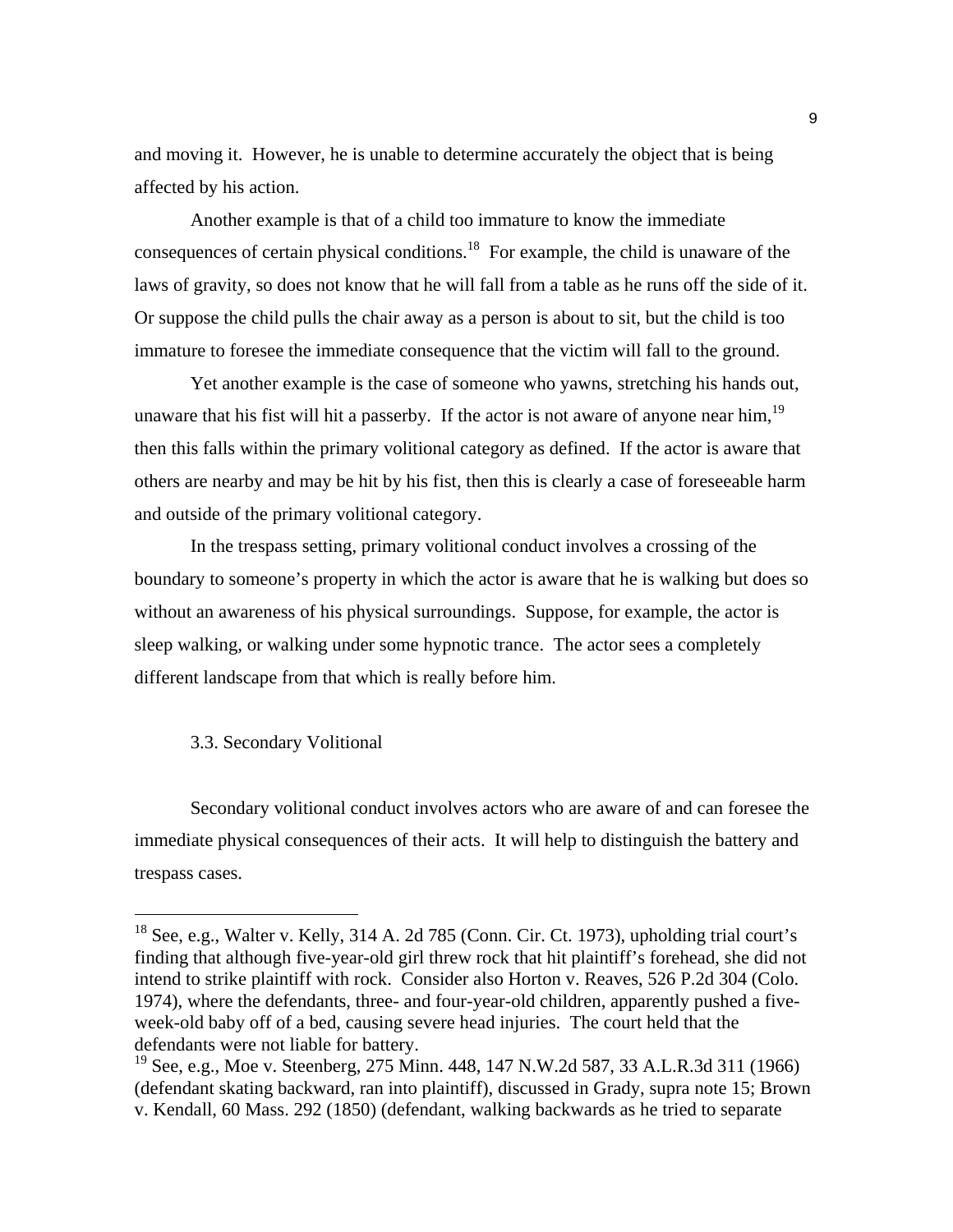In the battery case, a secondary volitional actor knows that as he stretches his fist toward the victim's nose, it will come into contact with the victim. If he knows this and nothing else, he is at the secondary volitional level, and this is so even if he cannot foresee that the contact will cause an injury such as a broken nose. *Vosburg v. Putney*<sup>20</sup> provides an example of a defendant whose intent was at the secondary volitional level. When George Putney kicked Andrew Vosburg in the knee, he apparently did not intend or foresee any harm, especially not the severe damage later attributed to the kick by the plaintiff.

Another example is the act of pulling a chair away as the victim is trying to sit in it. The secondary volitional actor knows the immediate physical consequence: the victim will fall. Thus, in *Garratt v. Dailey*,  $^{21}$  the five-year boy who pulled the chair from under Ms. Garratt before she sat down probably understood that Ms. Garratt would suffer some contact with the ground. It does not matter that he may not have foreseen that Ms. Garratt would fracture her hip. It is sufficient for the secondary volitional intent level that the injurer was aware that there would be some possibly unpleasant physical contact.

 In the trespass setting, secondary volitional conduct means being aware of the physical surroundings. A secondary volitional actor need not know that he has crossed the boundary to another's property. However, he is aware of his physical surroundings. Unlike the primary volitional, he sees what is really before him.

3.4. Tertiary Volitional: foresight and intent

An actor who meets the tertiary volitional level of intent foresees or intends the immediate harm or ultimate physical consequence of his actions. This statement is obviously unclear, and needs to be fleshed out with examples. Consider the foresight case first. In the battery context, a tertiary volitional actor foresees that his punch will harm the victim. He does not necessarily foresee that his punch will lead through a complex chain

fighting dogs, hit plaintiff in eye with stick).

 $^{20}$  50 N.W. 403 (Wis. 1891).

<sup>21 279</sup> P.2d 1091 (Wash. 1955); 304 P.2d 681 (Wash. 1956).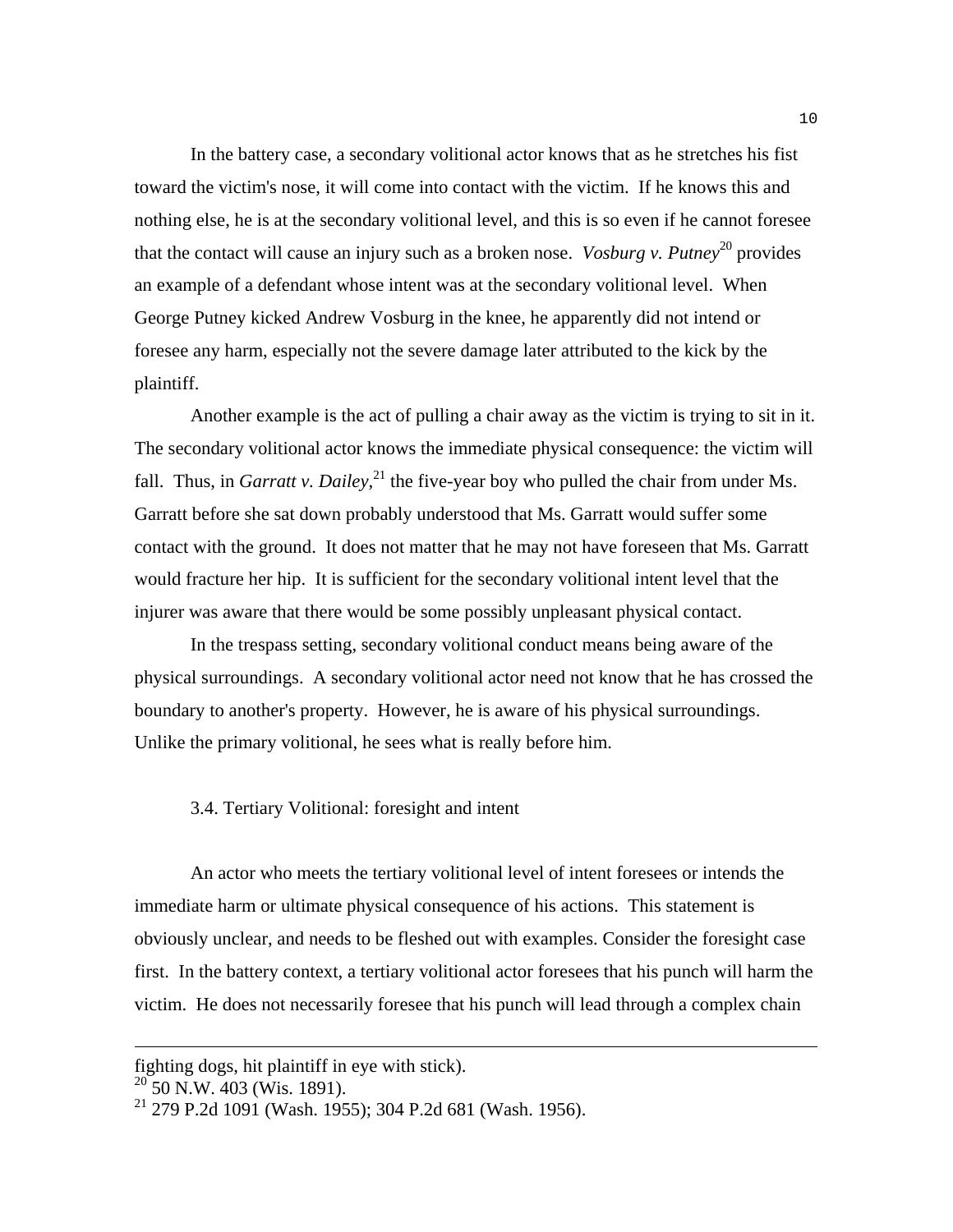of events to some great loss, such as death. However, he is aware of some plausible injuries that are likely to occur, such as a bruised face. In the trespass context, a tertiary volitional actor is aware that he is crossing the boundary of another's property. He knows that the property owner will regard his crossing as a trespass.

 A more extreme case is where the tertiary volitional actor wants or intends to harm the victim. For example, the actor foresees that his punch in the nose will lead to immediate physical injury to the victim and wants this to occur. Or the actor pulls the chair away as the victim is about to sit, hoping to cause injury to the victim. In the trespass context, a tertiary volitional actor may not only foresee that his actions will result in a trespass, but also aim to trespass on the victim's property. For example, in *Jacque v.*  Steenberg Homes,<sup>22</sup> the defendant was warned against trespassing on the plaintiff's property but did so anyway in order to reduce the costs of delivering a mobile home to a customer. $^{23}$ 

#### 3.5. Implementation of intent standards

In defining the terms primary volitional and secondary volitional, I implicitly assume that courts have no way of determining the thoughts inside someone's head. In every case, the level of intent is inferred from the facts. If the facts are such that the average person would not have acted in the way the defendant did, knowing what the defendant must have known, unless he intended to harm the victim or at least was content with harming the victim as a step toward some other goal, then a court will infer intent to harm. In this sense, all of the intent standards defined so far are assumed to be objective.

 $22$  563 N.W.2d 154 (Wis. 1997).

<sup>&</sup>lt;sup>23</sup> *Jacque* returns us to the distinction between subjectivist and objectivist inquiries. To a subjectivist, it is important that the defendant in *Jacque* did not have a desire to harm the plaintiffs; he only wanted to save money by cutting across their property. To the objectivist, this distinction is irrelevant because the defendant knew that the intentional ("in your face") trespass was a direct byproduct of his decision to save money by cutting across the plaintiff's property.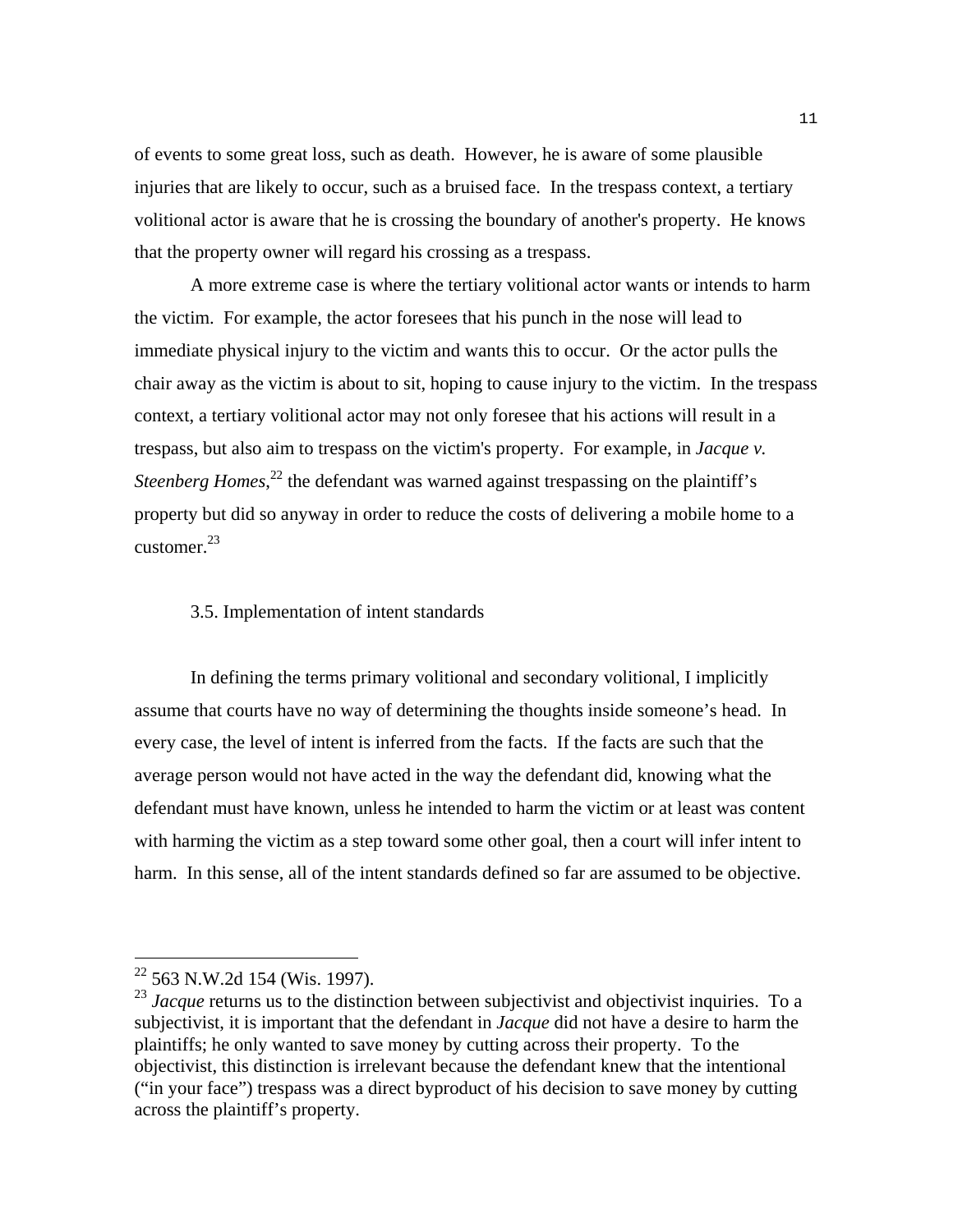#### 4. Explaining Intent Requirements

i<br>Li

When we say that liability for intentional torts is strict, the first question that must be answered is: what sort of intent? *If we regard intentional conduct as equivalent to voluntary conduct, then it is clear from the foregoing that liability is not strict for every intentional tort. Strict liability applies only to those intentional torts that fall in the secondary and tertiary volitional categories*.

 In general, tort liability requires as a minimum the secondary volitional level of intent, which means knowledge or foresight of the immediate physical consequences of an act. Actors who satisfy the secondary and tertiary volitional levels may be held liable for compensatory damages under tort law, and those who satisfy the tertiary level may be held liable in addition for punitive damages. Criminal law, on the other hand, requires the highest intent level in order to punish. The distinctions between intent levels can also be described in terms of the familiar labels "general intent" and "specific intent," where secondary volitional describes cases of general intent, which is sufficient for tort liability, and tertiary volitional includes cases of specific intent, which is a requirement for criminal liability.

 Among the standard intentional tort claims, the level of intent necessary to hold a defendant liable varies according to the type of claim. Battery, trespass, and false imprisonment require awareness of immediate physical consequences – the secondary volitional level.<sup>24</sup> Assault requires intent to harm or to put one in fear of harm, which implies the tertiary volitional level of intent. The same holds for an "offensive battery," of the sort that might subject the actor to punitive damages.<sup>25</sup> Defamation and intentional

 $24$  Recent developments in tort doctrine have not altered this long-standing feature of the case law; for a review with interesting observations on theory, see Kenneth W. Simons, A Restatement (Third) of Intentional Torts? 49 Arizona L. Rev. 1061 (2006).

<sup>&</sup>lt;sup>25</sup> Alcorn v. Mitchell, 63 Ill. 553 (1872) (spitting in face); Draper v. Baker, 21 N.W. 527 (Wis. 1884) (same); Jones v. Fisher, 166 N.W.2d 175 (Wis. 1969) (pulling out plaintiff's dentures); Meadows v. Guptill, 568 F.Supp. 1362 (D. Arizona, 1993) (offensive sexual harassment and touching); Catlett v. Catlett, 388 S.E.2d 14 (Ga. Ct. App. 1989)(battery and false imprisonment).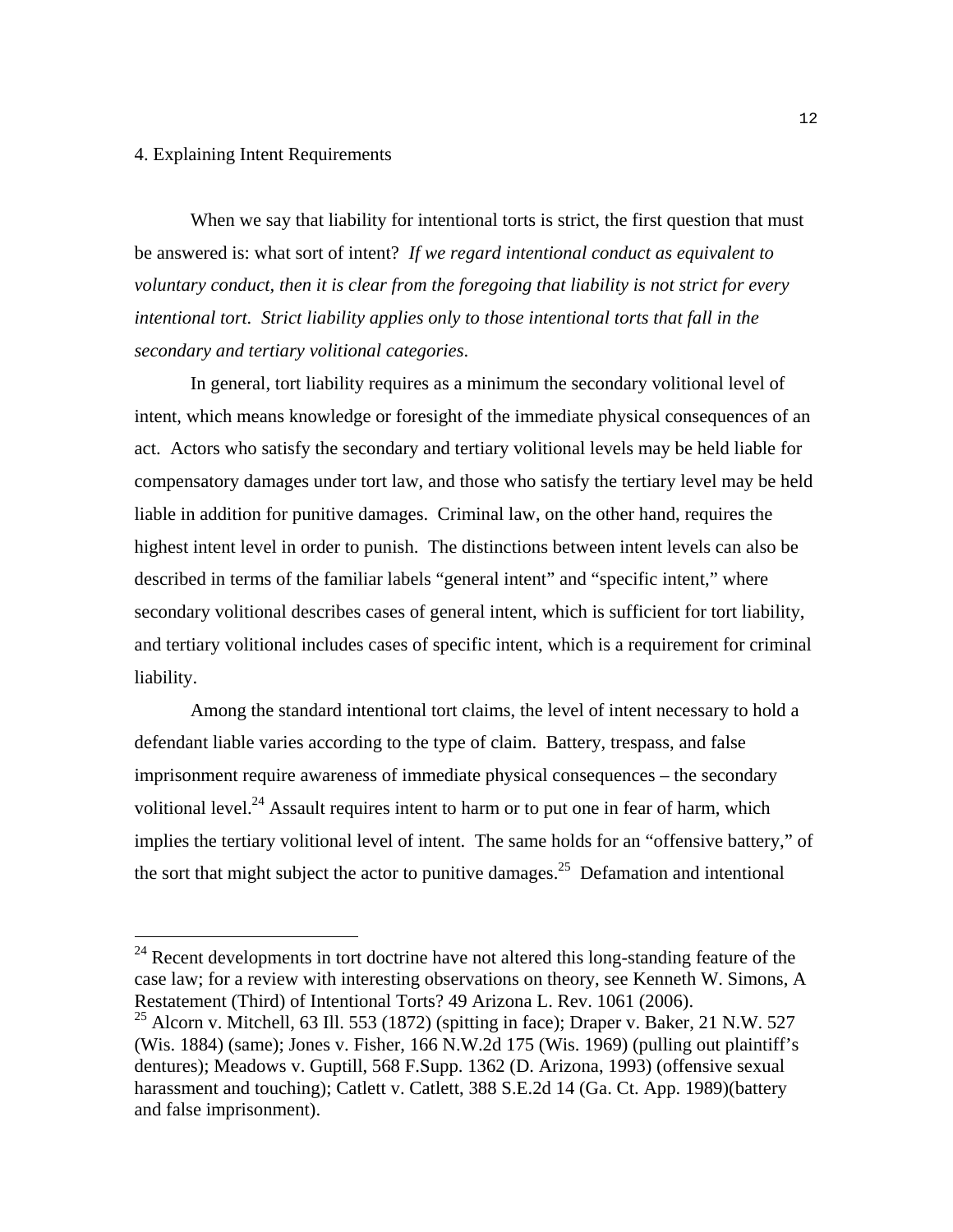infliction of emotional distress claims also require the highest level of intent.<sup>26</sup>

*Why does tort law require awareness of immediate physical consequences as a minimum component of an intentional tort claim, and why do intent standards vary according to the type of intentional tort, and even within some categories of intentional tort* (e.g., battery)? I address these questions below.

4.1 Secondary Volitional Conduct as a Minimum Requirement for Intentional Tort Liability: Trespass and Battery

Awareness of immediate physical consequences, which I have described as secondary volitional conduct, is necessary and in most cases sufficient for tort liability because the law of intentional torts serves primarily as a pricing mechanism, or collection of pricing rules, that internalizes costs optimally. The basic intuition was described by Holmes in the context of trespass.

When a man goes upon his neighbor's land, thinking it his own, he intends the very act or consequence complained of. He means to intermeddle with a certain thing in a certain way, and it is just that intended intermeddling for which he is sued… One who diminishes the value of property by intentional damage knows it belongs to somebody. If he thinks it belongs to himself, he expects whatever harm he may do to come out of his own pocket. It would be odd if he were to get rid of the burden by discovering that it belonged to his neighbor. $27$ 

This passage suggests that cost internalization is the aim of the intent standard for trespass. However, cost internalization is also arguably the goal of the negligence rule, yet in the case of negligence the law does not require awareness of immediate physical consequences. The law requires foresight of harmful consequences. What explains the different knowledge requirements under trespass and negligence?

The reason awareness of immediate physical consequences is necessary and

 $^{26}$  On defamation and intent, see Holmes, Common Law, supra note 7, at 138-40; on intentional infliction of emotional distress, see Prosser, supra note 1, at 49-62.

 $27$  Holmes, supra note 7, at 97.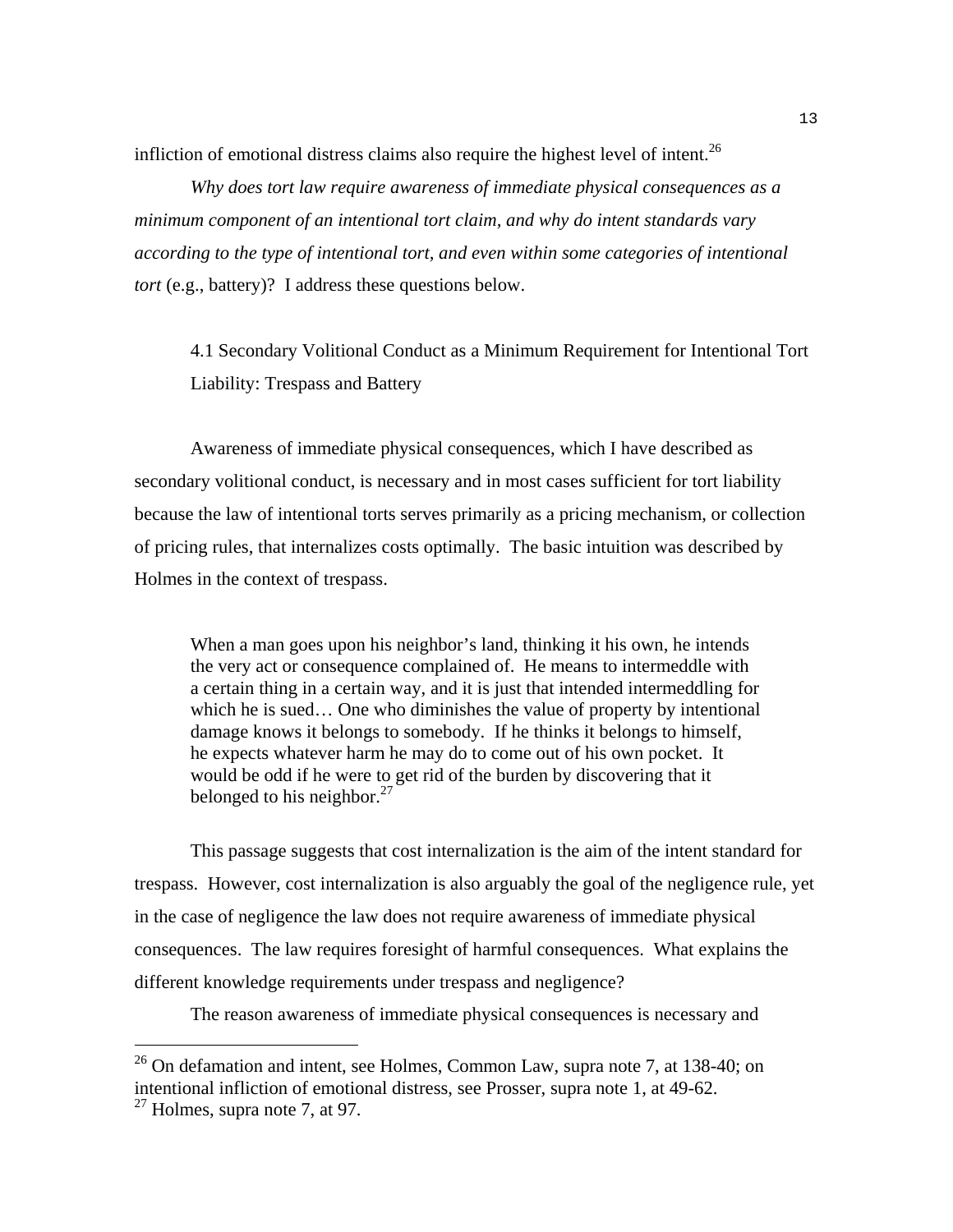generally sufficient for liability under the law of intentional torts, and not so under negligence law, is that the law triggers liability at the point at which you become aware, or should become aware, of the cost that your act will impose on someone. In the case of intentional conduct, you are aware of the fact that a cost will be imposed on someone as long as you are aware of the immediate physical consequences of your act. If you kick someone on the leg, you are aware that there is a potential cost that will be borne by the person kicked. The only case where you would be unaware of that potential cost is when you are not aware of the fact that you are kicking a person. Assuming you are aware that you are kicking a person, Holmes's argument applies directly: if that person is yourself, you will bear the cost yourself; if that person is another individual, you should not escape the cost, if internalization is indeed the goal of the law, by discovering that fact.

One might argue that the costs of intentional torts would be internalized just as well by a rule that triggers liability for battery at the primary volitional level, when the actor is in control of his physical motions though unaware of any immediate physical consequences. For example, suppose the actor, for all he can see, is standing alone in the desert. He yawns, stretching out his hand, and punches a sudden visitor in the nose. In this case, his intent level satisfies the primary volitional standard but not the secondary volitional standard. Since a rule triggering liability at the primary volitional level would clearly lead to liability in the secondary volitional level cases as well, all of the costs of intentional conduct would be internalized under it.

While it is true that the costs of intentional conduct would be internalized under the primary volitional standard, those costs would not be internalized *optimally*. A primary volitional actor has no reason to perceive that his action will impose a cost on anyone. Given this, liability would have no effect on his actions, other than to encourage him to stay inside his home alone. Since such a general discouragement of activity would be undesirable, using the primary volitional level as the triggering point for liability under the law of intentional torts would not internalize costs optimally. The same argument obviously applies if the law provided no exemption for involuntary conduct.

The tertiary volitional standard would also fail to internalize costs optimally. The reason is that under the tertiary volitional standard, the actor would not be held liable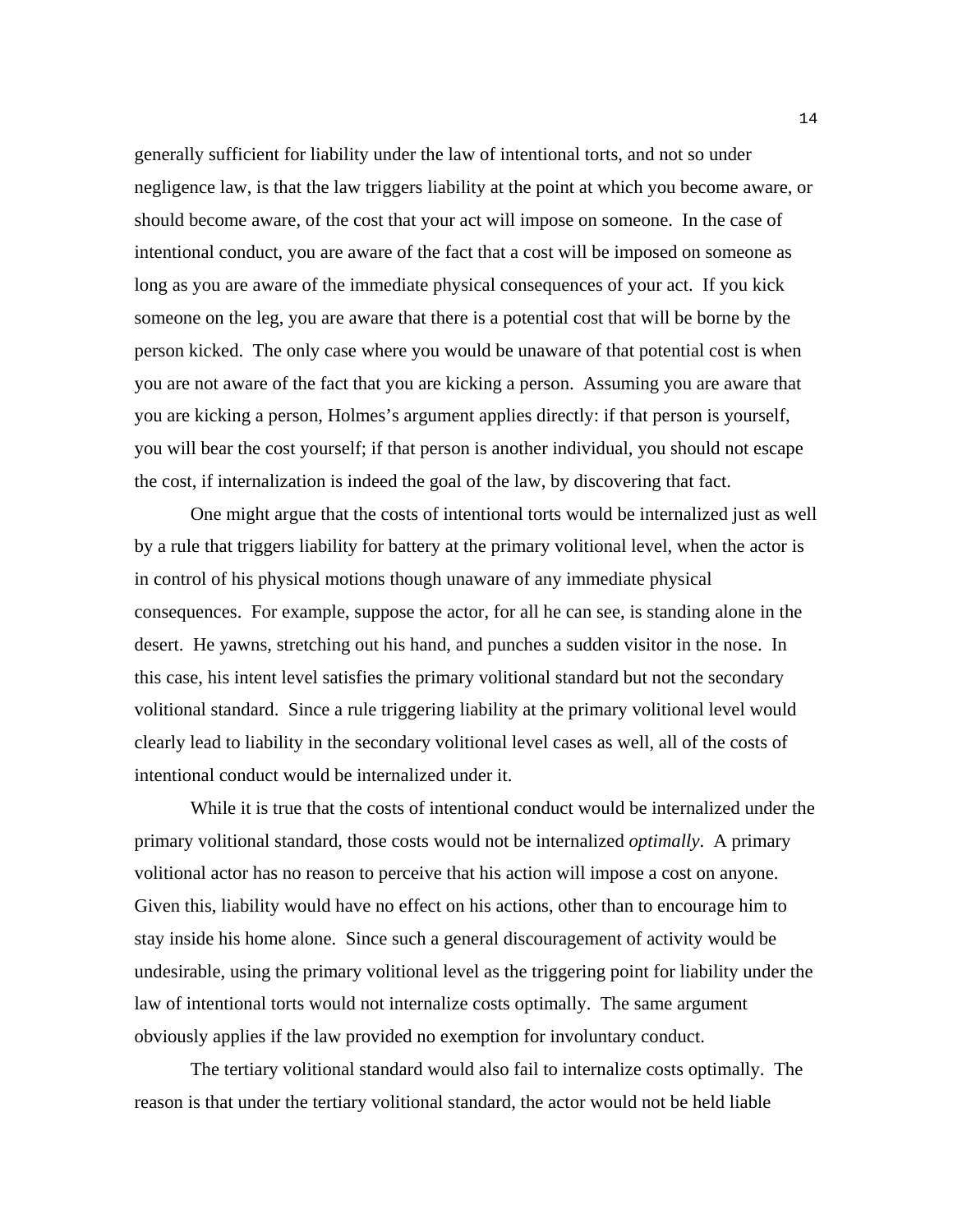unless the facts suggested that he was aware that he would harm or intended to harm the victim. Under this rule, there would be a vast set of batteries and trespasses that would be excused from liability. For example, the five-year-old boy in *Garratt v. Dailey* who pulled the chair from under Ms. Garratt could not be held liable under the tertiary volitional intent standard, because he was not aware that he would harm Ms. Garratt. The same holds in the double-effect scenario: for example, an orange rolls out of a door onto the sidewalk and the injurer, in order to get the orange and worried that the victim would get it first, pushes the victim out of the way. Similarly, the trespasser who digs up your property, thinking it his own, would avoid liability under the tertiary volitional standard. Since it would be far cheaper to you to reduce the value of someone else's property rather than your own, we should expect frequent "unintended" trespasses under this rule. Many of them would reduce society's wealth because the trespasser's gain would be less than the loss imposed.<sup>28</sup>

The upshot is that of the four potential intent standards identifiable in the case law – involuntary, primary volitional, secondary volitional, and tertiary volitional – the secondary volitional standard appears to be the only one capable of internalizing the costs of intentional torts such as battery and trespass in a manner that induces actors to choose the least costly option to society. The secondary volitional standard regulates (or deters) optimally because it holds the injurer strictly liable for costs he imposes on others when he is aware of their imposition, and therefore leaves the injurer with an incentive to impose those costs only when his benefits exceed them. The secondary volitional standard avoids over-internalization, or over-deterrence, by excusing the injurer from liability for the costs his acts impose on others when he is not (and has no reason to be) aware of their imposition, and thereby avoids general discouragement of benign activity.

Now consider negligent conduct. You are shooting your arrow at a target. The immediate target of your action is not another individual. However, an individual runs across the path of your arrow as you shoot. By assumption, you were not aware when you

 $^{28}$  To be sure, the negligence rule would remain in the background to be used to against the injurer in these cases, but it would be a strange and unstable regime if the injurer had valid defenses against the obvious intentional tort, but could still be found liable on a negligence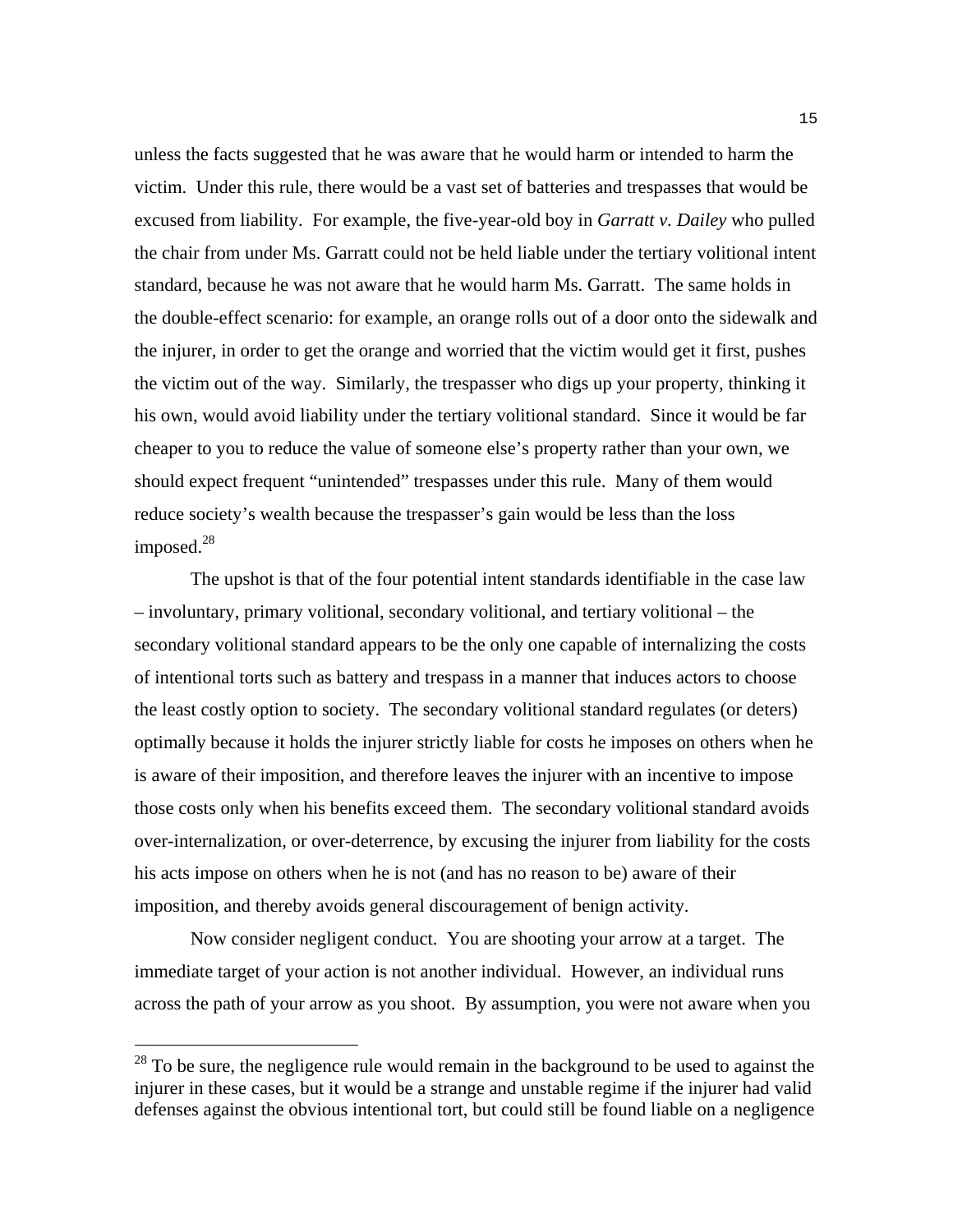shot the arrow that there would be an immediate physical consequence to another individual. However, the question that arises in the negligence context is whether you should have foreseen the risk of a third party running across the path of your arrow. If so, then you should have foreseen that a cost would be imposed on a third party. Negligence law allows you to avoid liability only under the condition that the burden of avoiding that harm to a third party was extremely high. Of course, in this example, the burden is low (simply aim your arrow in a different direction or hold your fire) so foresight will be sufficient for liability.

 My point in comparing negligent conduct to intentional conduct is not to reexamine the benefit-burden balancing of the Hand Formula.<sup>29</sup> It is to show that foresight of harm, a more demanding knowledge requirement than "awareness of immediate physical consequences" is a necessary condition (though not always sufficient in view of the Hand Formula) for liability under negligence law. The foresight of harm standard is more demanding because it requires the actor to know a more complicated set of facts about the circumstances surrounding his conduct. This is not to say that the actor who foresees the harm is necessarily aware of the immediate physical consequences, he may not be. An actor may be able to foresee the harm to a third party without being aware of the

theory for the same conduct.

<sup>&</sup>lt;sup>29</sup> However, my argument has implications for the interpretation of the Hand Formula. The argument implies that the Hand Formula can be broken into a two part analysis that begins with foresight, and then considers burden. It often ends with foresight too. The question of burden becomes relevant only when it is clear that the defendant foresaw or should have foreseen harm to a third party or to property. The analysis often ends with foresight because plaintiffs bring negligence claims only in those cases where the burden of the proposed precaution is relatively small. One implication of this argument is that there will be relatively few cases, in the sample of those reaching judgment, that actually examine the burden of precaution. It follows that claims that the role of burden is exaggerated in the Learned Hand analysis are of questionable validity. Weinrib, for example, has made this assertion, see Ernest J. Weinrib, The Idea of Private Law 148-150 (1995). I find unpersuasive Weinrib's claim that the English and Commonwealth approaches to negligence reveal a reluctance, in constrast to the American approach, to consider the burden of precaution. The American and English approaches appear to be the same. And the screening process that rational parties will implement in the litigation process will produce a sample of cases in which the burden of precaution is rarely considered.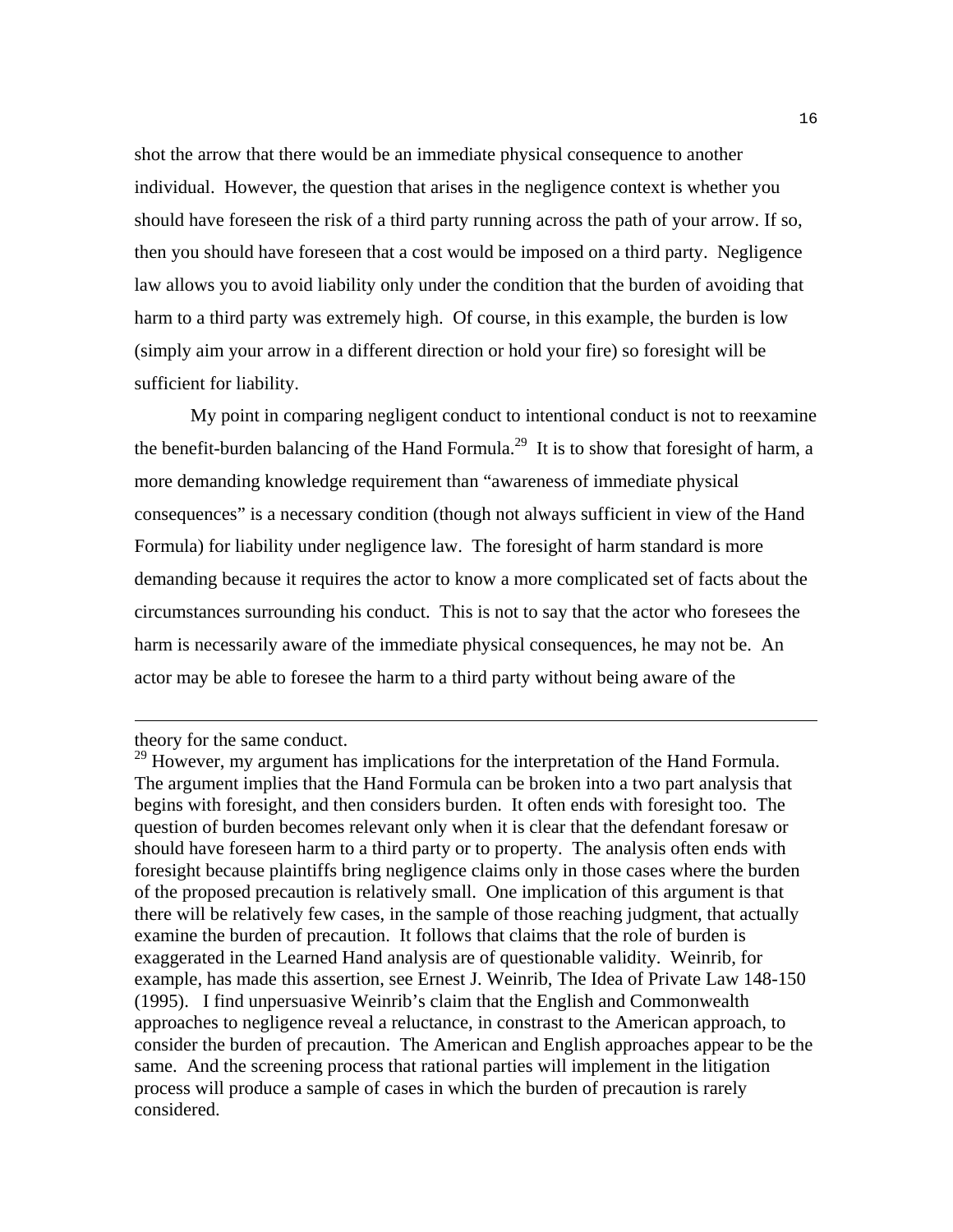immediate physical consequences of his act, as in the arrow shooter example just discussed.

 This comparison between intentional and negligent conduct illustrates the connection between the theory presented here and Holmes's theory of intent standards. Recall that Holmes said that intent reduces to knowledge of facts that would allow the typical person to foresee the harm resulting from his actions. It follows from this, and Holmes demonstrated, that when the likelihood of harm is very high (approaching one), as in the case of an intentional tort, the requisite knowledge of facts (necessary to foresee harm) is correspondingly low. When the likelihood of harm is not very high, the requisite knowledge of facts is correspondingly high, which applies to the case of negligence. The argument presented here is consistent with Holmes. The key innovation in this argument is the explanation for the intent standard.

The foregoing account of the intent standard provides a way of reconciling the seemingly conflicting results in the battery cases involving children as defendants.<sup>30</sup> In *Vosburg v. Putney*, George Putney was held liable to Andrew Vosburg for the unexpectedly severe harm attributed to his kick. One lesson often drawn from *Vosburg v. Putney* is that intent to harm or foresight of harm is not a requirement for liability under battery doctrine. However, in *Horton v. Reaves*, the infant defendants, three- and fouryear-old children, were not held liable for severe head injuries to a five-week old baby that they had rough-handled while the baby's mother was away.<sup>31</sup> These seemingly conflicting results can be reconciled under the view that liability for battery requires awareness on the part of the injurer that his act will impose a cost on someone (secondary volitional intent). George Putney was almost twelve years old when he kicked Andrew Vosburg, old enough to know that a kick could harm someone. The infant defendants in *Horton v. Reaves*, though aware of their own physical acts, were not aware of the potential harm to the baby.

 $30$  See, e.g., Walter v. Kelly, 314 A. 2d 785 (Conn. Cir. Ct. 1973); Horton v. Reaves, 526 P.2d 304 (Colo. 1974); Vosburg v. Putney, 50 N.W. 403 (Wis. 1891).

<sup>31</sup> The apparent conflict between *Vosburg v. Putney* and *Horton v. Reaves* is noted in Grady, supra note 8, at 108.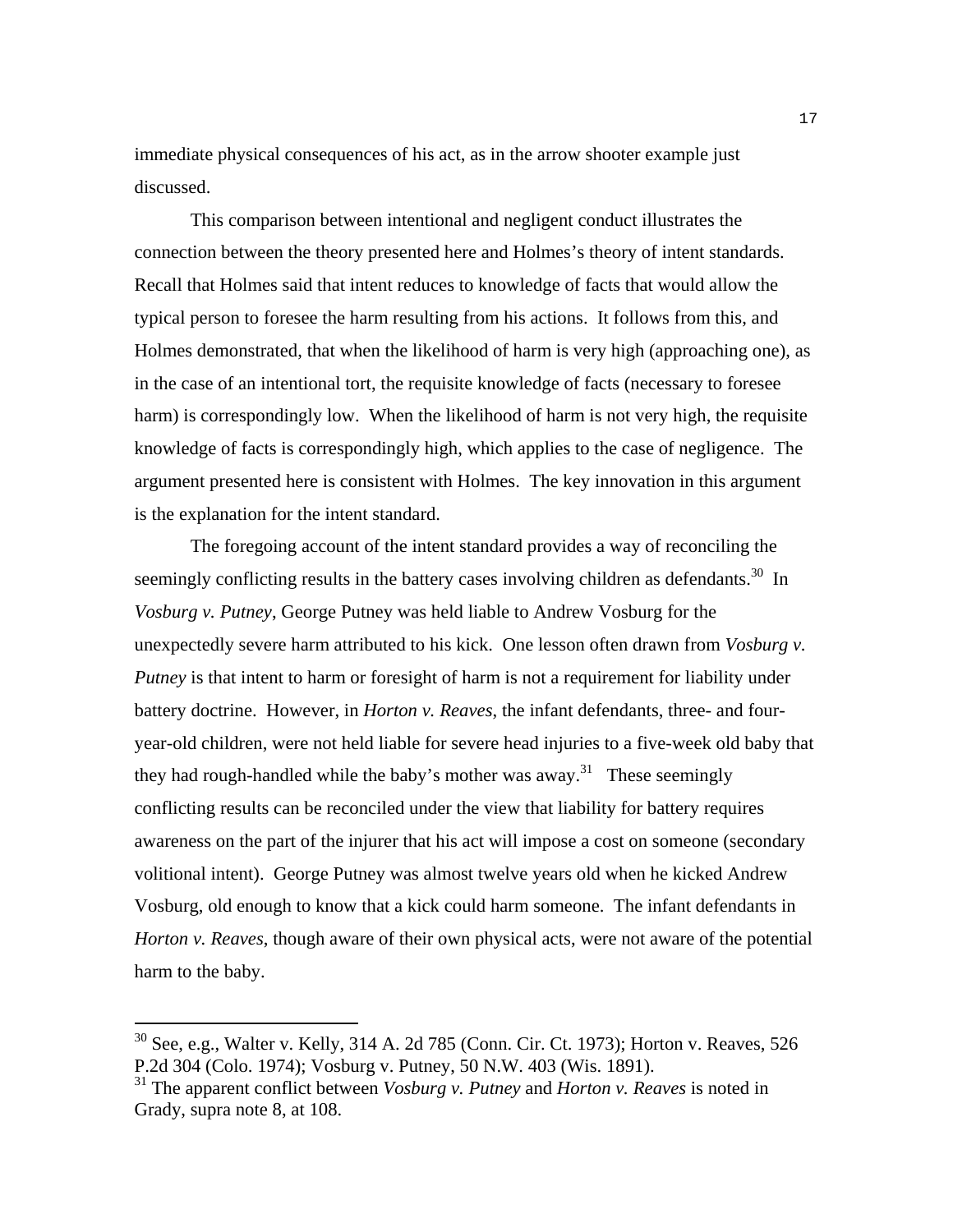# 4.2. Variation of Intent Standards within Class of Basic Intentional Torts: The Role of Transaction Costs

I have argued so far that secondary volitional conduct, in the sense of being aware of the immediate physical consequences of one's action, is a necessary condition for liability for intentional conduct. The reason is that tort law functions as a pricing mechanism that internalizes costs optimally. The intent standard that serves this pricing role best in the intentional torts case is the secondary volitional level. In this part, I will argue that transaction costs play a role in determining whether the secondary volitional requirement is a sufficient as well as necessary condition for liability.

 Although secondary volitional conduct is generally necessary for liability in the intentional torts context, it is not always sufficient. In general, the intent requirement is a little higher for battery than for trespass. There is a well understood exception for liability in the case of a touching that is generally treated as a pleasantry.<sup>32</sup> For example, if a law partner pats an associate on the back to congratulate the associate for her work, most people would regard that touching as a pleasantry. If, by some bizarre chain of events, the associate's shoulder fell off after the touch, the associate would have a difficult time prevailing on a battery claim because of the pleasantry exception. In short, the secondary volitional standard is necessary for batteries, but not always sufficient.

 I am aware of no such pleasantry exception in trespass law. If *A* wanders over to *B*'s property and rearranges his flowers on the theory that the new arrangement will be more to *B*'s liking, *A* will be found guilty of trespass. This is so even if *A* knows *B*'s preferences and is correct in his view that his arrangement will be preferred to *B* over the

 $32$  E.g., Mohr v. Williams, 104 N.W. 12, 16 (Minn. 1905)("[A]ny unlawful or unauthorized touching of the person of another, except it be in the spirit of pleasantry, constitutes assault and battery."). However, the pleasantry exception does not extend to the case in which the defendant acts against the objections of the plaintiff in order to do something that he thinks is best for the plaintiff. See, e.g., Clayton v. New Dreamland Roller Skating Rink, Inc. 14 N. J. Super, 390, 82 A.2d 458 (1951) (defendant liable for battery when defendant, over objections of plaintiff, manipulated plaintiff's broken arm with the intention of aligning it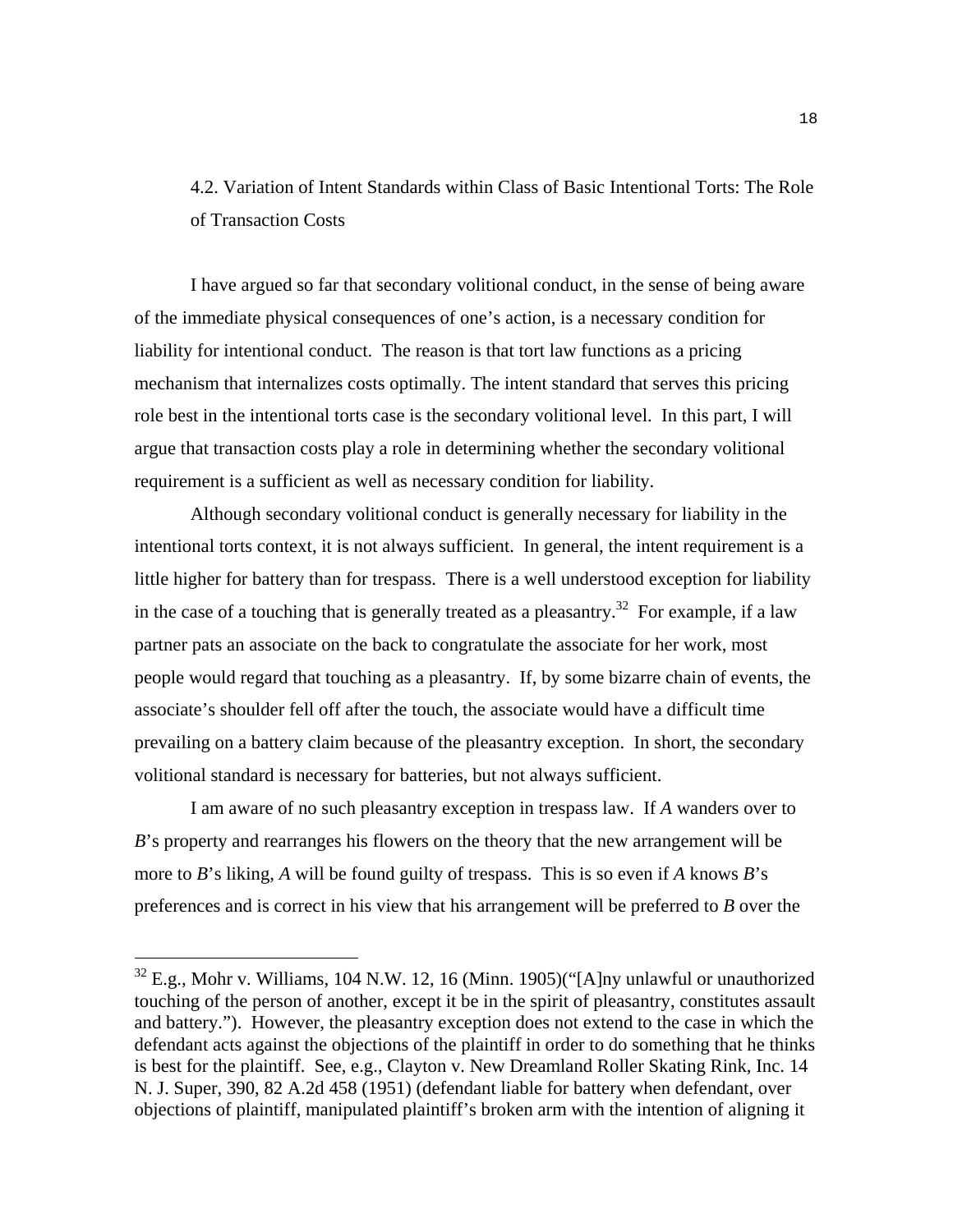old flower arrangement. The level of intent required by trespass is just an intention to have the immediate physical consequence, which is to be on *B*'s land. There is no requirement that *A* intend to hurt *B* in any way, and no exception for "pleasant trespasses." As a result, the secondary volitional requirement is both necessary and sufficient for trespass liability.

 Why do we observe this subtle difference between the intent standards for trespass and battery? The reason is transaction costs, which are higher in the battery than in the trespass context. Think of what happens in the battery context. Many batteries arise in the course of spontaneous social interaction. The law partner walks over to the associate and pats him on the back. *B* taps *C* on the shoulder to get his attention. Although the conduct is intentional, there is no time for the actor to seek permission from the person acted on. To seek such permission in all cases would ground a good deal of social interaction to a halt.

Trespasses to real property, in contrast, do not typically arise out of the context of spontaneous social interaction. It is much easier, in general, than in the battery context for the actor to seek permission from the property owner before crossing the boundary. Nothing requires *A* to act immediately to rearrange the flowers on *B*'s property. *A* can contact *B* first and seek permission.

 Of course, trespass law makes exceptions in the cases where *A* had to act quickly with good reasons. A ship owner who ties his boat to *B*'s dock in order to prevent it from being blown away in a storm does not have time to seek permission before using *B*'s property. The law makes an exception by giving the ship owner a necessity defense to the trespass charge.<sup>33</sup> The necessity argument typically arises in settings where transaction costs prevent negotiation from taking place before the actor uses another person's property. However, the exception provided by the necessity defense does not affect the liability of the actor who uses another person's property. The existence of a necessity defense does not absolve the actor from liability.<sup>34</sup>

Since the transaction costs of seeking permission are lower in the trespass than in

correctly).

<sup>&</sup>lt;sup>33</sup> Ploof v. Putnam, 81 Vt. 471, 71 A. 188 (1908); Vincent v. Lake Erie, 109 Minn.456, 124 N.W. 221 (1910).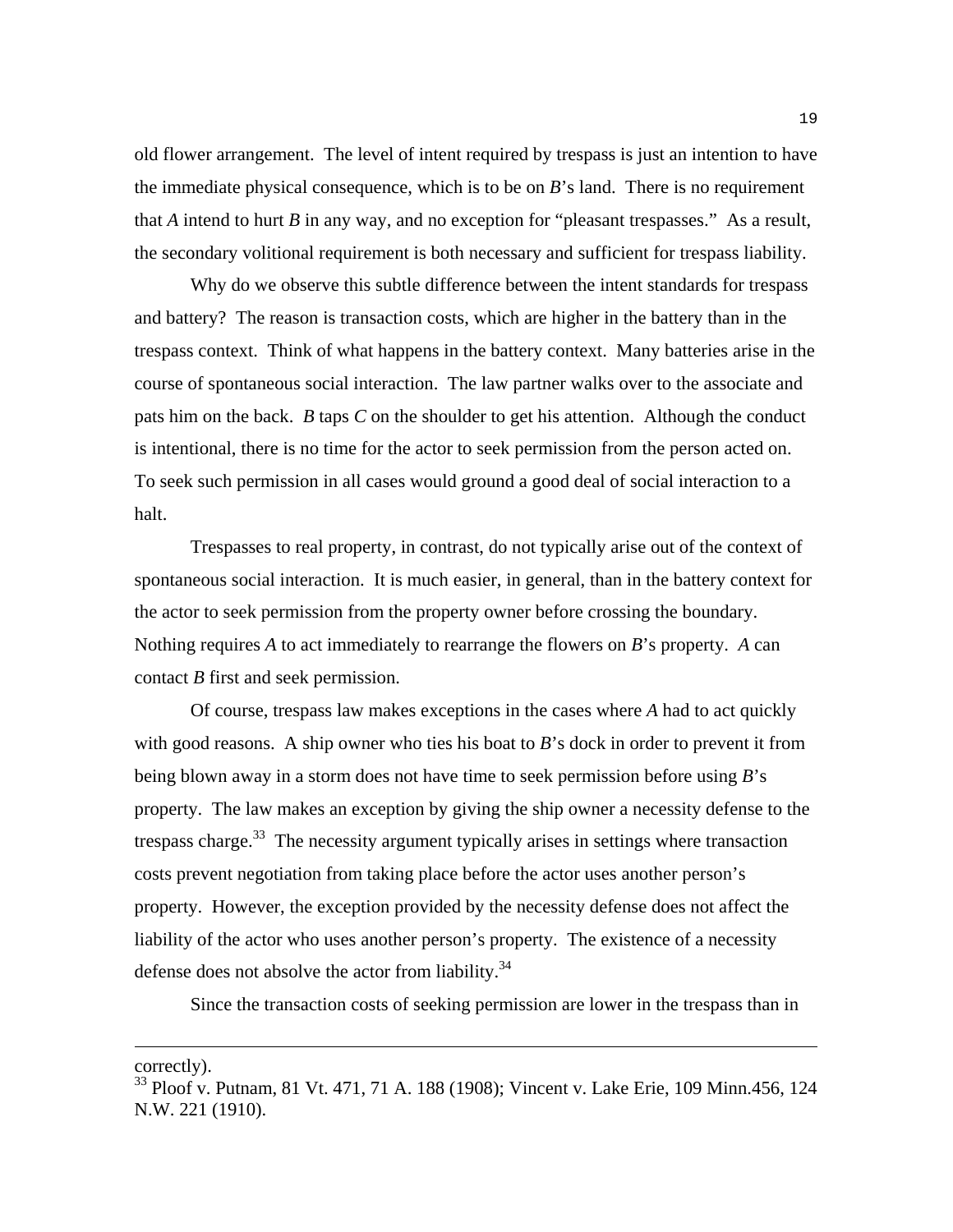the battery context, the intent standard is also lower in the trespass context. The reason is that the law encourages potential trespassers to seek permission and, if necessary, bargain for access rather than invading someone's property. Overall social costs are lower if people seek consent and if necessary pay for access to private property, rather than invade and compel property owners to litigate in order to enforce their entitlements.

 Even within the battery context, intent standards vary. In *Mohr v. Williams*, 35 a doctor was held liable for battery for operating on the patient's left ear, when he had told the patient that he would operate on the right. One could make the case that the doctor's conduct should fall within the pleasantry exception for batteries. The doctor's decision took place under a high-transaction cost setting, since the patient had been anesthetized, and it was intended to leave the patient better off than she was before the operation. That these arguments were insufficient to avoid liability for battery suggests that the triggering point for liability in medical intervention cases is lower than that for ordinary batteries. The secondary volitional standard – awareness of immediate physical consequences – is both necessary and sufficient for liability in the medical invasion case.

 The transaction cost rationale serves as an adequate explanation for the relatively low intent standard for medical invasions. In general, the costs of seeking permission for the precise invasion intended are low in the medical context. The physician simply has to disclose his plans to the patient and seek consent. Given the low cost of seeking consent, the intent standard sufficient for liability should also be low, as in the trespass setting. Setting the intent standard low gives doctors, as well as trespassers, incentives to bargain first rather than invade, or to use the market rather than take, which is a central goal of much of the common law.36

 As in the trespass setting, there are events that justify medical invasions where the physician has not received consent. The most common is the case of emergency, which

<sup>&</sup>lt;sup>34</sup> Vincent v. Lake Erie, 109 Minn. 456, 124 N.W. 221 (1910).

<sup>35 104</sup> N.W. 12 (Minn. 1905).

<sup>&</sup>lt;sup>36</sup> See Guido Calabresi & A. Douglas Melamed, Property Rules, Liability Rules, and Inalienability: One View of the Cathedral, 85 Harv. L. Rev. 1089 (1972); Richard A. Posner, An Economic Theory of Criminal Law, 85 Columbia L. Rev. 1193 (1985); Keith N. Hylton, Property Rules and Liability Rules, Once Again, 2 Review of Law &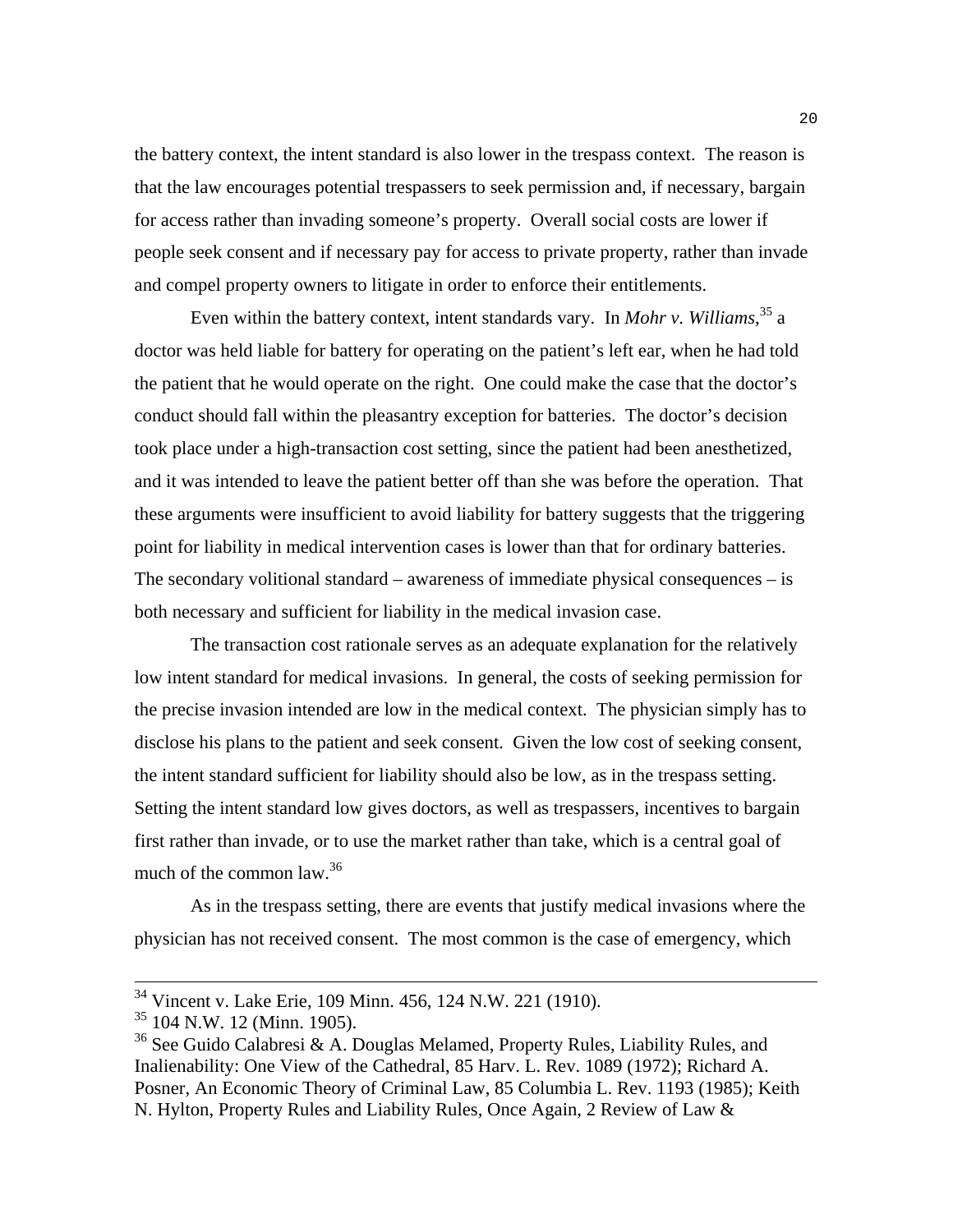traditionally required a risk of death or serious injury to justify the nonconsensual invasion. The emergency exception was expanded in *Kennedy v. Parrot*<sup>37</sup> to allow a specific type of nonconsensual invasion, extensions of surgical operations within the area of the original incision, when the benefits of the operation clearly outweighed the costs of postponing it. In both its traditional form and in the *Kennedy v. Parrot* version, the emergency defense involves a setting where transaction costs prevent the physician from gaining consent before the invasion. The patient is typically under anesthesia already, and the physician discovers that some nonconsensual invasion is necessary in order to prevent a serious injury to the patient.

 Although the transaction cost theory helps explain both the low intent standard for battery liability in the medical context, and the existence of the emergency defense, it also implies that the emergency defense should narrow in the present and future. As medical technology progresses, the cost of gaining consent to all possible invasions connected to any planned surgery falls. Physicians can use x-rays, magnetic resonance imaging, and ultrasound to see inside a patient's body and obtain the information necessary to foresee all of the surgical procedures that might be desirable. Since the costs of gaining consent to all foreseeable surgical procedures are falling, the courts should be less forgiving of nonconsensual invasions that are claimed by the physician to be justified under the emergency defense.<sup>38</sup>

4.3. Tertiary Volitional Conduct as a Minimum Requirement of Tort Liability

The tertiary volitional intent requirement – foresight of or intent to harm – applies

Economics 137 (2006).

 $37$  90 S.E.2d 754 (N.C. 1956) (during appendectomy, physician discovered cysts on plaintiff's left ovary, which he punctured without plaintiff's consent.)

 $38$  However, there is a factor that operates to increase transaction costs, even as technology works to reduce uncertainty. As medical technology permits physicians to better foresee all desirable surgical procedures, it also gives them the ability to foresee all of the possible problems and contingencies. The result could be an "information overload" in which physicians find it prohibitively costly to both predict and explain all of the sequences of events that might arise during surgery.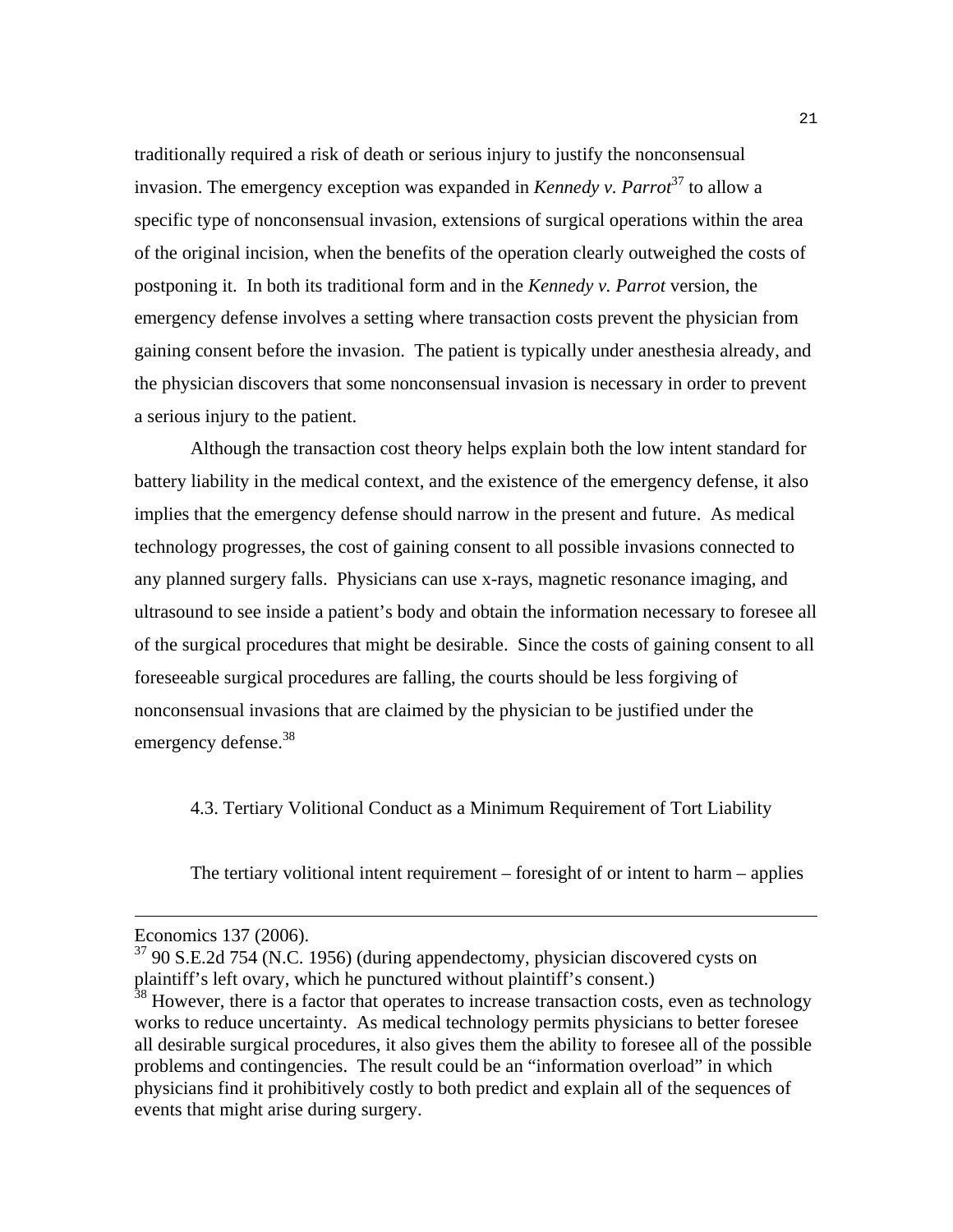to a broad class of intentional torts including assault, defamation, and intentional infliction of emotional distress. Foresight of harm or intent to harm is a necessary condition for liability within this class of torts. This is a higher intent standard than that for trespass. For simplicity, I will focus on the standard for assault.

 The reason that the intent standard for assault requires more in terms of knowledge and awareness than that for battery is to avoid over-internalization of costs (or, equivalently, over-regulation, or over-deterrence). By over-internalization, I mean a level of internalization that over-deters or over-regulates the underlying activity by pushing it to a level such that the benefits forgone by constraining the activity exceed the costs avoided.

 To see the argument, compare the standard for assault to the standard for battery. Recall that the assault standard requires intent to harm or to put one in fear of immediate harm. Why not simply require the same intent level as battery – namely, the secondary volitional (or "awareness of immediate physical consequences") standard?

 Suppose the intent standard for assault were the same as that for battery. The first difficulty is determining what it would mean to apply the secondary volitional standard to assault. It would be unworkable if a court held that intent to have immediate physical consequences were satisfied by a person who stretches his arms out, unaware of anyone else in his presence, when the other person is put in fear of harm by that action. At a minimum, the secondary volitional intent level requires some awareness of an effect on a third person. The only workable version of the secondary volitional standard in the context of assault would be one that finds the intent requirement satisfied when the defendant does an act that invades the plaintiff's "zone of danger."39 If we imagine a line drawn around the plaintiff beyond which he is safe from an immediate battery by the defendant, a defendant would invade that zone of danger by entering into that space in full awareness that the plaintiff perceives the invasion.

 $39$  The zone-of-danger test has been developed in the context of claims for damages connected to the negligent infliction of emotional distress. See Dulieu v. White & Sons, [1901] 2 K.B. 669; Amaya v. Home Ice, Fuel & Supply Co., 379 P.2d 513 (Cal. 1963). These cases permit the plaintiff to recover damages caused by the negligent infliction of emotional distress if the plaintiff was in the zone of danger, in the sense of being personally at risk of serious physical injury.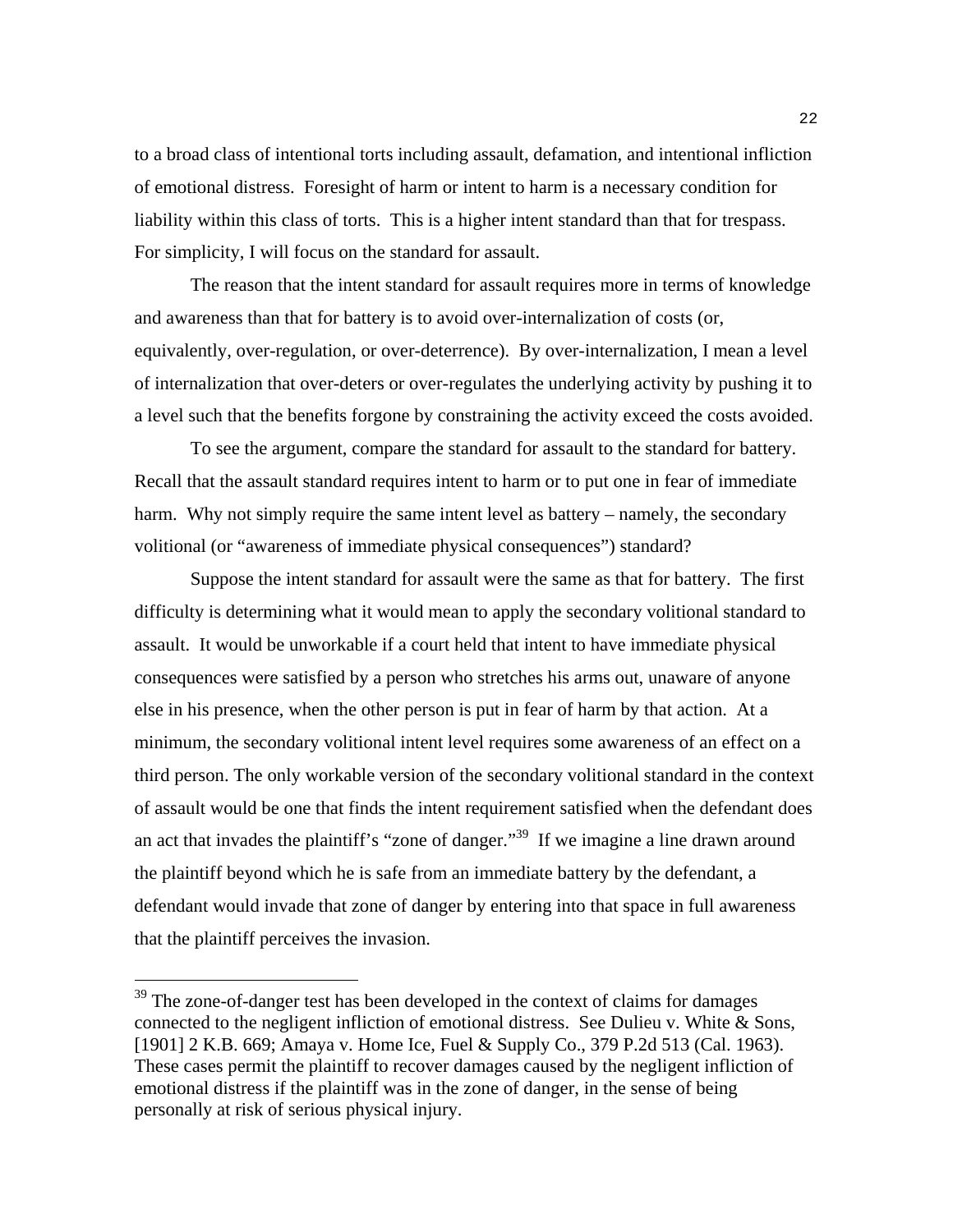Suppose, then, that the intent standard for assault required only an intenton to invade the plaintiff's zone of danger, as just defined. Under this standard, the plaintiff in *Tuberville v. Savage*<sup>40</sup> probably would have been guilty of assault, which may have justified the defendant's battery of the plaintiff. The plaintiff put his hand on his sword and said to the defendant, "if it were not assize time, I would not take such language from you."<sup>41</sup> The court found that the plaintiff had not assaulted the defendant, so the defendant was held liable for his battery of the plaintiff.

Although *Tuberville* supports the proposition that mere words are insufficient to constitute an assault, we have more than mere words in the case. We also have the plaintiff putting his hand on his sword while speaking to the defendant. If the plaintiff had been physically close enough to the defendant to strike him with the sword, the defendant may have felt threatened by the combination of words with a hand on the sword. This presumably satisfies the invasion-of-personal-danger-zone standard hypothesized here. Under an intent standard that required proof that the defendant intended to invade the victim's zone of personal danger, the plaintiff in *Tuberville* would have been guilty of assault.

 The over-deterrence risk becomes clear once we see that a lower intent standard for assault – specifically, one approximating the secondary volitional level by triggering liability when the defendant violates the plaintiff's zone of danger – probably would have led to a different result in *Tuberville*. The plaintiff's conduct in *Tuberville* is expressive. He wanted to emphasize his point that he found the defendant's language insulting by saying that he should not tolerate it and at the same time putting his hand on his sword. The combination of emphatic speech and gestures that could be viewed as threatening is common in ordinary social interaction. A rule that imposed liability on such conduct would chill a good deal of ordinary speech.

 For example, many people have a habit of approaching the opposing party in the course of a heated argument, as if the physical closeness would force the opponent to shrink from his position. This combination of speech and conduct is designed to get the

 $40$  86 Eng. Rep. 684 (K.B. 1669).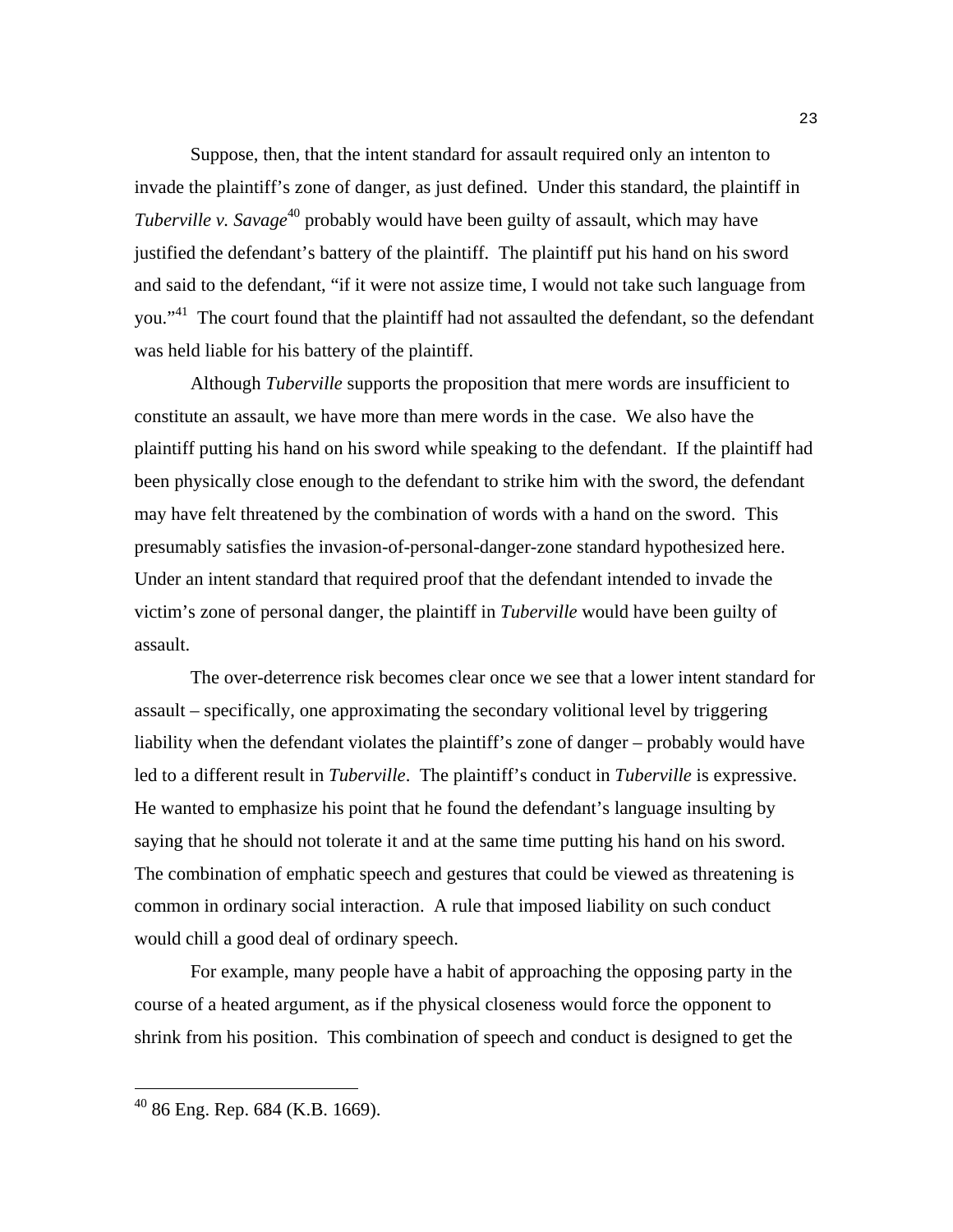attention of the other party, but it does so by making him think that there is at least a slight risk of an assault. A colleague emphasizes his points in arguments at close range by putting his hand into the shape of a gun and aiming it at the target of his speech as he makes each of his points. No one is fooled into thinking that he is about to be shot, but the technique does get the attention of the listener. These examples involve – for better or for worse – common methods of argument that could result in liability under a low intent standard for assault.

 It remains to explain why it would be undesirable to chill speech, though the point will be uncontroversial to most and the reason familiar from the literature. Speech, as a form of information provision, is a public good. As such, it delivers benefits that are nonrivalrous, in the sense that they can be shared by many. One standard result of economics is that non-rivalrous goods will tend to be underprovided in normal market conditions. The law can help to correct this market failure by adopting liability standards that steer clear of imposing costs on the provision of information.<sup>42</sup> This is the economic case for adopting liability standards that avoid burdening speech.

 Again, the function of liability is to set up a pricing mechanism that internalizes costs. But there is a background reason for internalizing costs. That reason is to generate activity that approximates what would result in an ideal market. I have suggested so far that battery and assault differ in the sense that speech is a significant component of the activity that could give rise to assault charges. Because speech is an important component of the activity, an intent rule that raises the triggering point for liability under assault higher than that for battery avoids over-deterrence of speech.

 Now one could argue on the basis of the foregoing that since battery often has an expressive component, the tertiary volitional (intent to harm) standard should be applied to battery in order to avoid overinternalizing costs. After all, war is simply politics carried out by other means. I described assault as intermingled with speech, rather than expression, in order to avoid suggesting that the law should subsidize any conduct that can be described as expressive.

 $41$  Id. at 684.

<sup>42</sup> Richard A. Posner, The Economics of Justice 262 (1981).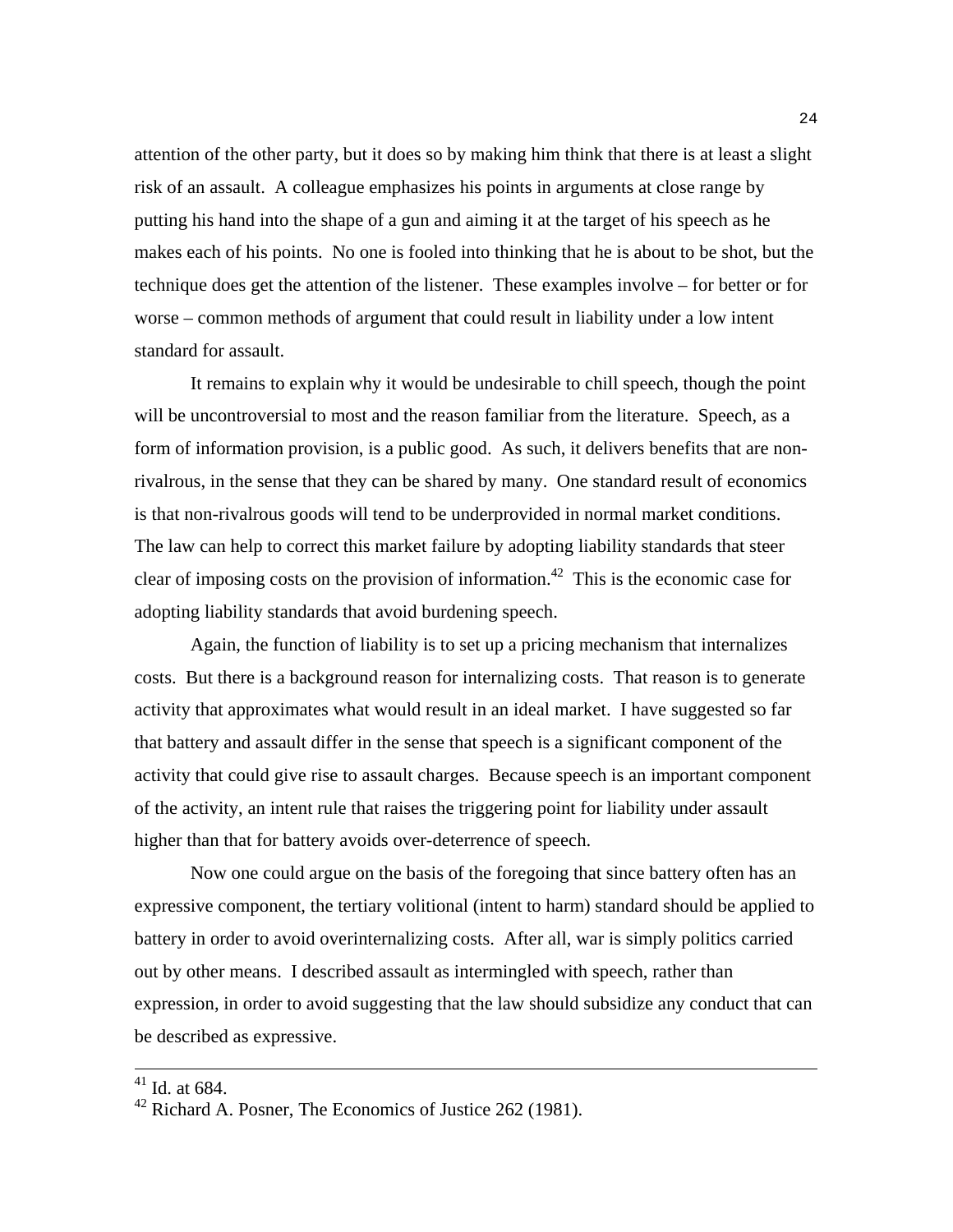The problem with the war-as-politics argument is that battery, if it can be described accurately as expression, is an extremely unproductive and costly form of it. A person who says "I hate the New York Yankees," communicates the idea to others more effectively than someone who beats up Yankees fans. Battery, as a form of expression, is so much less effective and more costly than speech that arguments for subsidizing speech cannot be carried over to the case of expressive battery.

#### 4.3.1 Defamation and Intentional Infliction of Emotional Distress

 The argument presented so far for applying the tertiary volitional (intent to harm) standard to assault applies also to the torts of defamation and intentional infliction of emotional distress. Both torts involve speech. Defamation involves speech that damages the reputation of the victim. Intentional infliction of emotional distress involves speech that harms the victim directly. In both cases, the intent to harm standard applies.

 To be sure, there are differences in the way the intent-to-harm standard is described in the legal tests for defamation and for intentional infliction of emotional distress. These differences seem to suggest that the standards differ from each other and that they perhaps should not be described as intent-to-harm tests. Still, if one cuts to the core function of the standards in both cases, it appears fair to treat them as intent-to-harm standards.

 Defamation, for example, has been described as a strict liability tort (e.g., Prosser), and by others as requiring proof of malice (e.g., Holmes). The strict liability position asserts that the defendant is strictly liable for defamation, but has defenses available based on truth and privilege.43 The malice view asserts that the defendant is liable for defamation only if no defense based on privilege or truth can be successfully asserted, and in that case the defendant is deemed to have acted with malice.<sup>44</sup> Both positions say the same thing about defamation, describing the glass as either half-empty or half-full.

 Whether one describes defamation as a strict liability tort or one based on fault or malice is unimportant. Under either description, the intent standard that triggers liability is

 $43$  Prosser, supra note 1, at 772-774.

 $44$  Holmes, supra note 7, at 138-140.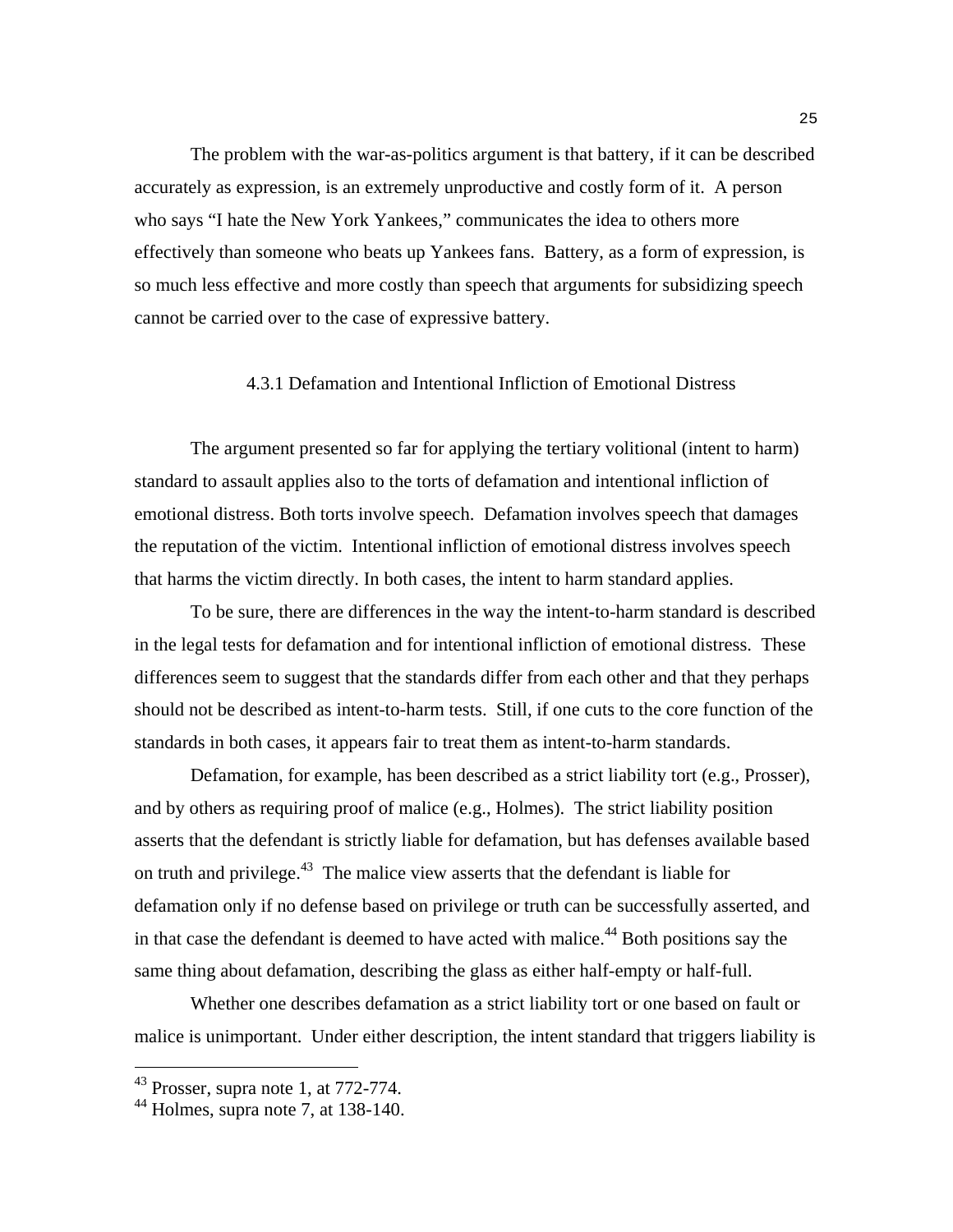the tertiary volitional (intent to harm) standard. To see this, suppose it is established that the defendant has no credible defense based on truth or privilege. The absence of a privilege means that there is no objective benefit deriving from the defendant's defamatory statement to himself, the victim, or some third party. The reasonable inference is that the defendant made his defamatory statement for the sole purpose of imposing a loss on the victim. This is the kind of intent that the tertiary volitional standard requires.

 Suppose a defendant in a defamation action does have a credible defense based on privilege. That means that even though there was a substantial and foreseeable harm to the plaintiff, there was also a substantial benefit to someone. For example, a prospective employer may have been warned about the plaintiff's propensity to steal. Since the defendant was aware of the cost imposed on the plaintiff, the defendant's intent level satisfies the secondary volitional standard because he was aware that a cost would be imposed on someone. Since defamation law holds that mere knowledge that a cost would be imposed on someone is insufficient for liability, it rejects the secondary volitional standard applied in the cases of battery and trespass.

 Now consider intentional infliction of emotional distress. The Restatement says that in addition to malice or intent to harm, the law requires extreme or outrageous conduct.<sup>45</sup> But these additional requirements appear to be designed to provide an objective standard or barrier that prevents unusually sensitive or timid plaintiffs from flooding the courts with claims of emotional distress. The outrageousness requirement does not change the intent standard from the tertiary volitional level to some higher intent level. It is merely an effort to make the standard administrable.

#### 4.3.2. Economic Harms

i

This framework applies to the economic harm cases as well. The tertiary volitional or intent-to-harm standard applies, in the sense that the actor will not be found liable

<sup>&</sup>lt;sup>45</sup> Restatement (Second) of Torts  $\S$  46 (1966) (One who by extreme and outrageous conduct intentionally or recklessly causes severe emotional distress to another is subject to liability for such emotional distress, and if bodily harm to the other results from it, for such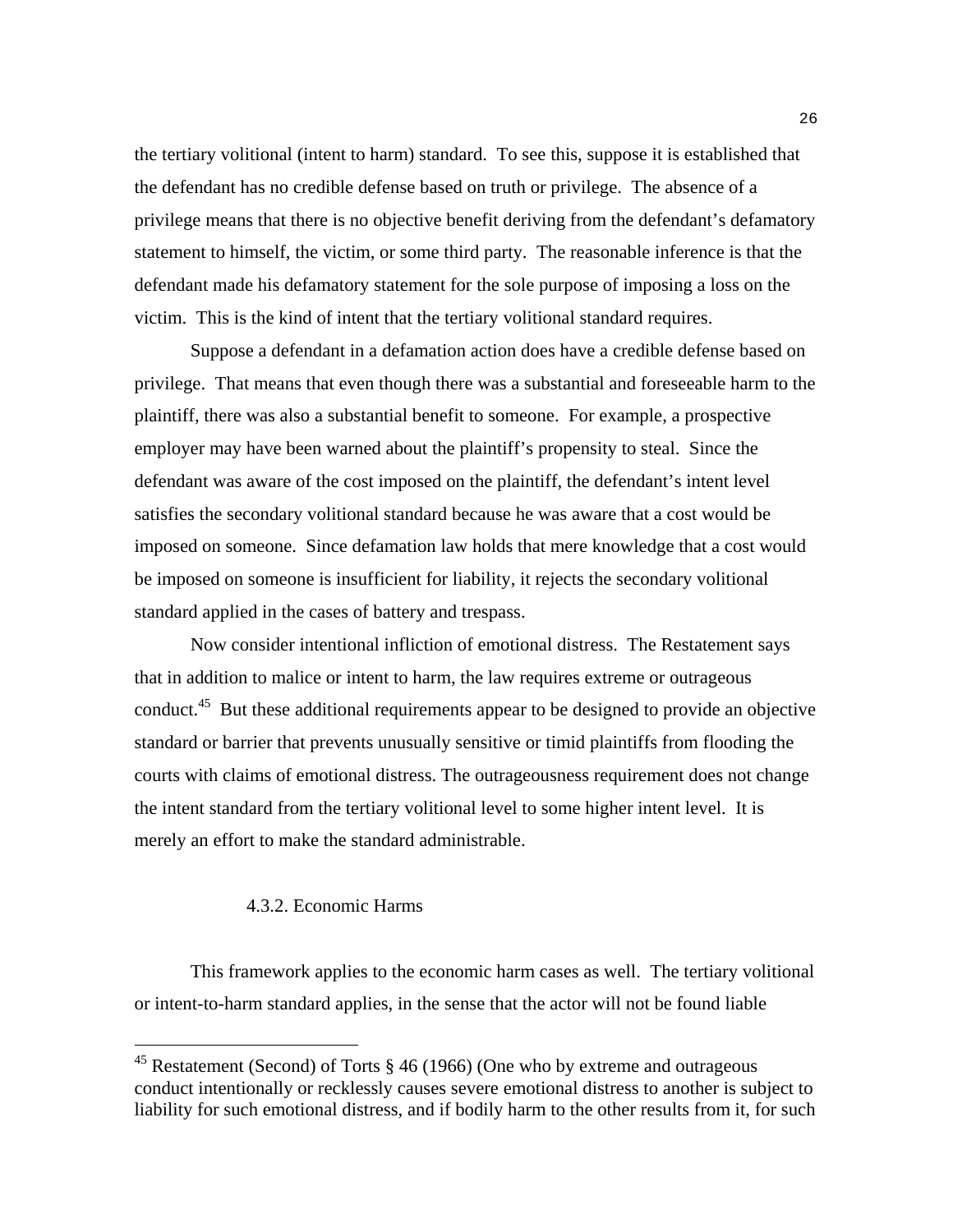unless the facts imply that the sole purpose for his acts was to harm the victim. The reason the tertiary volitional standard applies is the same as in the case of assault: in order to avoid deterrence of socially beneficial activity.

 Consider tort law's treatment of economic predation. The most common types of claims in this area are inducement of breach of contract, interference with prospective advantage, and unfair competition. To illustrate the point that the tertiary volitional standard applies, I will consider two of the economic harm cases examined by Epstein in his study of intentional torts.

In *Mogul Steamship Co. v. McGregor Gow & Co.*, <sup>46</sup> the defendant shipowners formed a conspiracy for the purpose of gaining exclusive control over the shipping of tea from China to England. The defendants offered a rebate on each shipment, which the customer would forfeit for the entire year if he shipped tea with a firm that was not a member of the cartel. They also agreed that if any shipper outside of the cartel attempted to compete with them, they would drive the freight rate to a level that would make it unprofitable. The plaintiff, one of the firms excluded from the cartel, claimed that the defendants had intentionally deprived him of his right to ship tea on the China-England route. The plaintiff's claim was dismissed because

there was here no personal intention to do any other or greater harm than such as was necessarily involved in the desire to attract to defendants' ships the entire tea freight of the ports, a portion of which would otherwise have fallen to the plaintiff's share. $47$ 

This was a zero sum game, in the sense that all of the trade would either go to the defendants, or some of the trade would go to the plaintiff. The court's conclusion suggests that the defendants would not be held liable as long as they were trying to ensure that they got all of the trade. On the other hand, if they took actions that went beyond simply trying to garner all of the business, the court would have decided in favor of the plaintiff.

*Mogul v. McGregor* can be understood as establishing the tertiary volitional (intent

bodily harm).

<sup>46 23</sup> Q.B.D. 598 (1889), affirmed [1892] A.C. 25.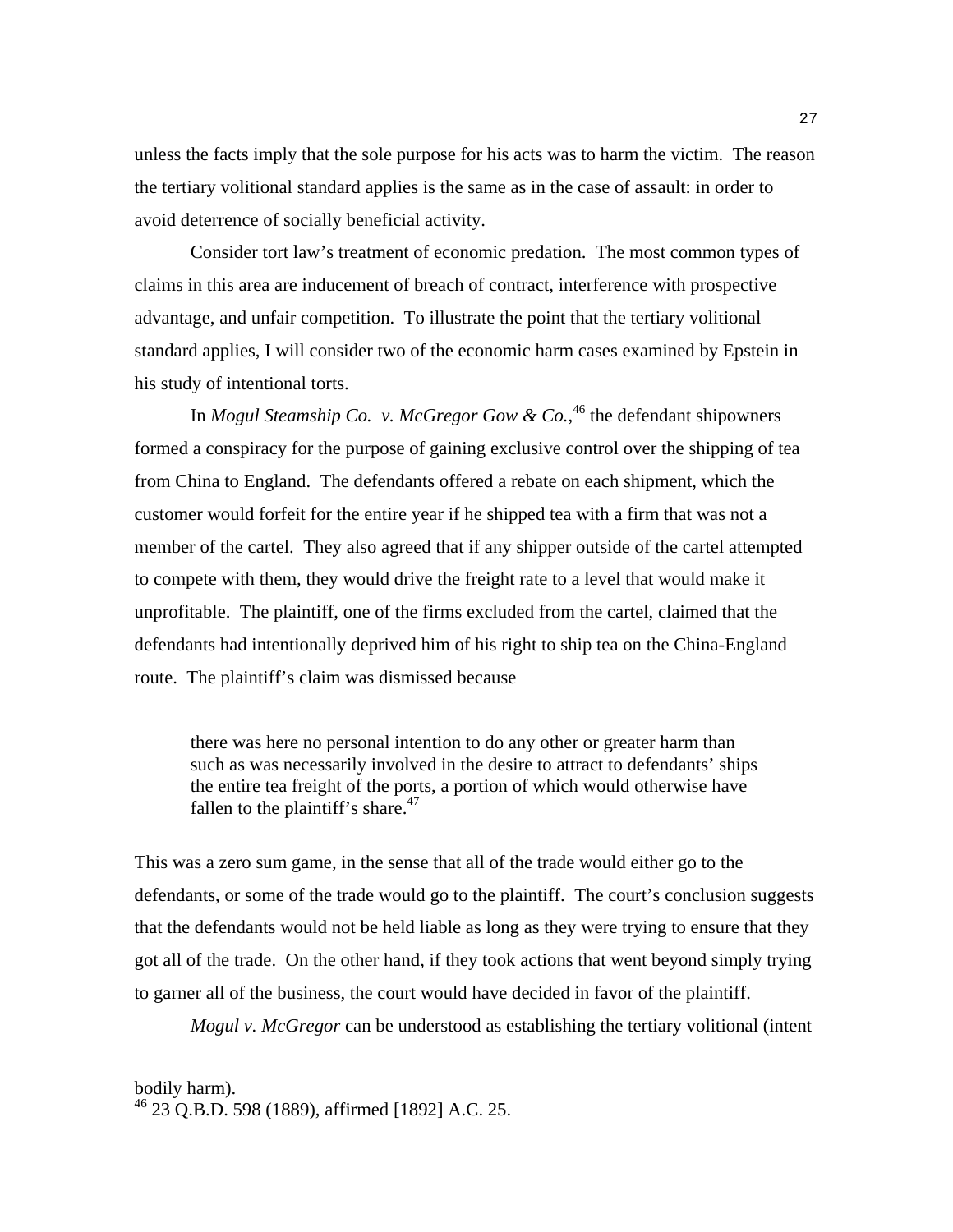to harm) standard as a requirement for liability in economic predation cases. The court clearly rejected the secondary volitional (knowledge of potential harm) standard, since its decision would allow the defendants to impose a cost on the plaintiff (losing his business) as long as it was a necessary byproduct of trying to gain as much business as they could. *Mogul v. McGregor* implies that defendants would be held liable for competitive conduct only if the facts suggest that the sole purpose of the conduct is to harm the plaintiff.

 The intent to harm standard is the optimal standard for cases of predatory competitive conduct. The reason is that a lower standard, specifically one triggering liability on the basis of knowledge of harm (secondary volitional), would risk imposing liability on every act of competition. Competition, like speech, is activity that provides spillover benefits beyond the particular customer who happens to find an item at an unusually cheap price. Competition pushes a commodity's price toward marginal supply cost, which maximizes the difference between the social benefits of consumption and the resource costs of supply. The intent standard adopted in *Mogul v. McGregor* provides a subsidy of a sort to competitive market activity.

*Keeble v. Hickeringill<sup>48</sup>* is an example in which the defendant was held liable for economic predation. The plaintiff used duck decoys to lure fowl to his land, to capture and sell. The defendant turned the fowl away by shooting his gun, and was held liable.

Under the hypothesis that the tertiary volitional standard is required for cases of economic predation, *Keeble v. Hickeringill* is easily reconciled with *Mogul v. McGregor*. In *Mogul v. McGregor*, the defendants' interference with the plaintiff's business was a necessary byproduct of their effort to secure all of the trade to themselves. In *Keeble v. Hickeringill*, the defendant set out to destroy the plaintiff's business; destruction was the sole purpose of his conduct.

5. Economics Versus Consent as Explanations for Intentional Tort Doctrines

As I noted before, Epstein's consent-based analysis is the only piece in the law and

 $47$  23 Q.B.D. at 614.

<sup>48 103</sup> Eng. Rep. 1127 (Q.B. 1706).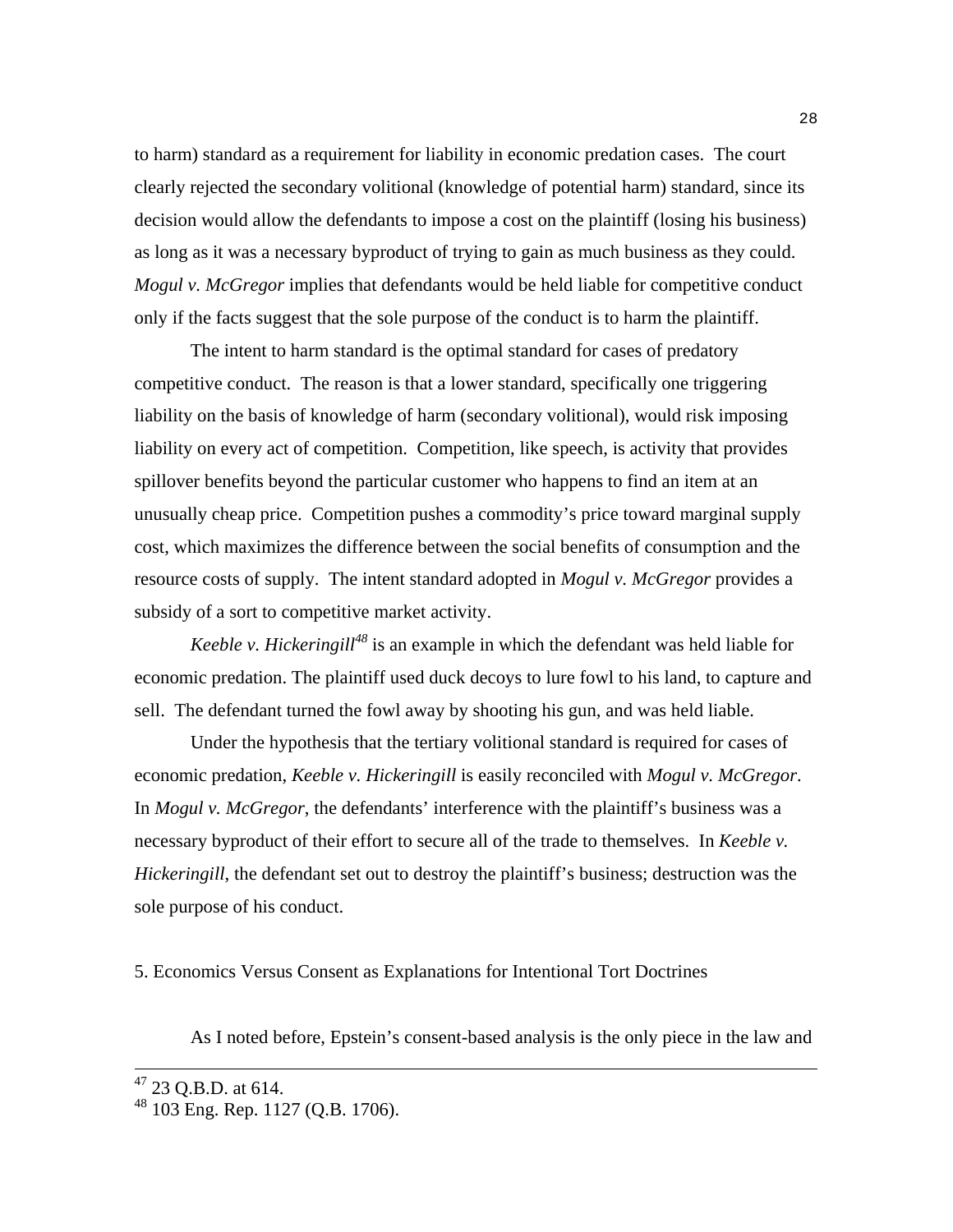economics journals that looks closely at the intent standards articulated in tort law. His analysis rejects economics as a way of understanding the law of intentional torts. My effort has been to show that the economic approach can indeed be used to explain the intent standards of tort law at a high level of detail.

 The consent-based approach seems to have a great deal of explanatory power when we first focus on the intent standard for battery. Since the intent level required for liability under battery is only the secondary volitional level (awareness of contact), one could argue that liability for battery is based on lack of consent. In other words, since intent to do harm is not a necessary condition for liability, one could argue that the essential feature triggering liability is failure to gain consent.

 However, the consent-based approach does not seem to provide an explanation for the secondary volitional level as the necessary condition for liability for intentional torts. If lack of consent is the key reason for liability, then why not hold someone liable for battery even when they are unaware of the cost imposed on the victim? Why should a person who stretches out his harm while yawning, and hits another person, be able to avoid liability for battery if consent is the key to understanding intentional tort doctrine? If consent is at the source of the law on battery, why should a person who is thrown from his horse and lands on someone else be able to avoid liability? Once these questions are answered, the consent theory then needs to explain why intent to harm (tertiary volitional) is the necessary condition for liability for assault.

 In order for a theory based on consent to serve as an adequate rationale for intentional tort doctrine, it must be coupled with a theory of fundamental rights, which is part of Epstein's analysis to be sure. A theory of fundamental rights, however, forces us to inquire into the source of these rights, which has been controversial since Bentham. In the end, there may very well be a good explanation for their source. The economic approach has the advantage of providing an explanation for the rules while avoiding the controversial and daunting task of specifying a set of a priori fundamental rights.

#### 6. Conclusion